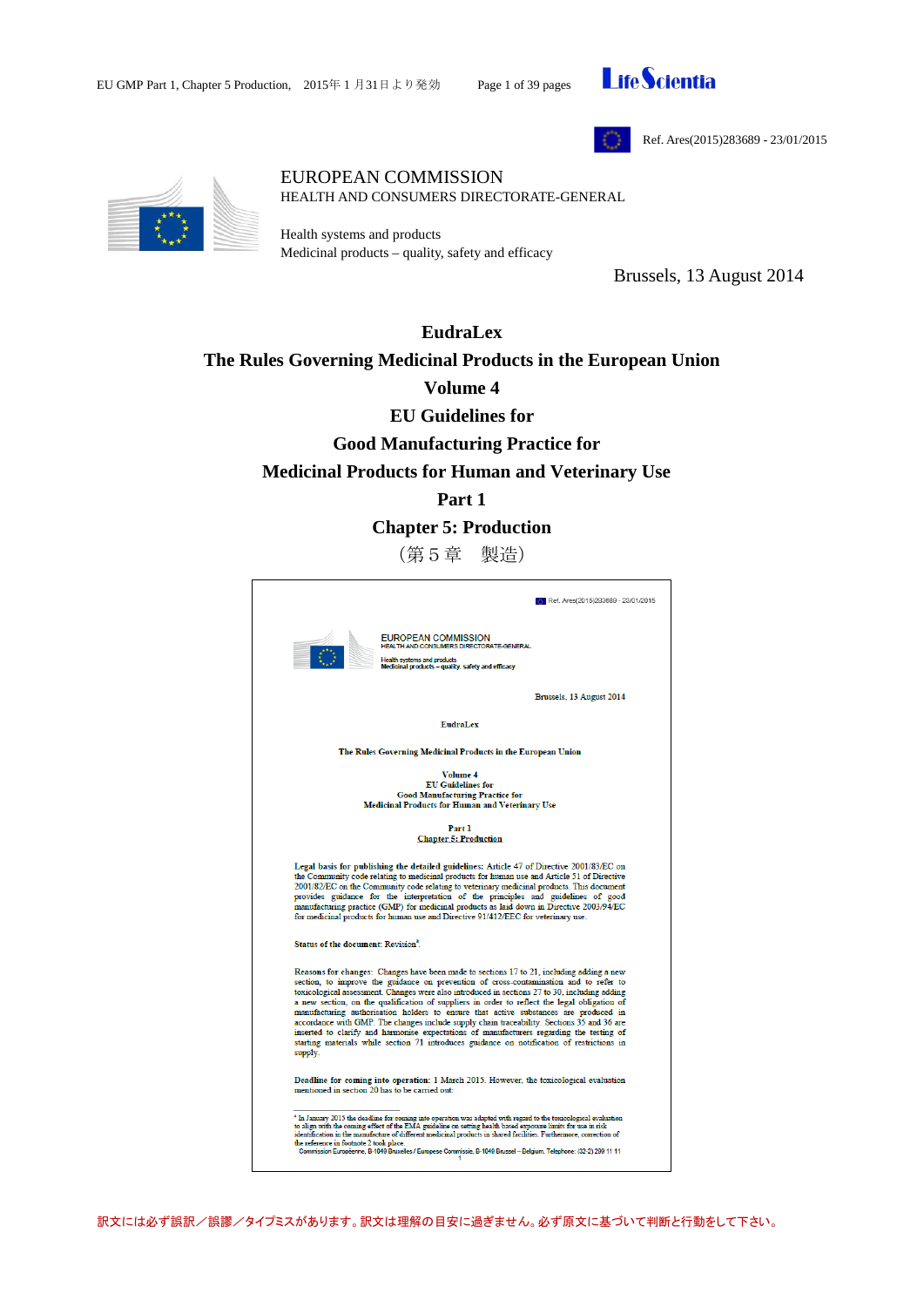

**Legal basis for publishing the detailed guidelines:** Article 47 of Directive 2001/83/EC on the Community code relating to medicinal products for human use and Article 51 of Directive 2001/82/EC on the Community code relating to veterinary medicinal products. This document provides guidance for the interpretation of the principles and guidelines of good manufacturing practice (GMP) for medicinal products as laid down in Directive 2003/94/EC for medicinal products for human use and Directive 91/412/EEC for veterinary use.

# この詳細ガイドラインを公表した法的根拠:

・Directive 2001/83/EC on the Community code relating to medicinal products for human use の Article 47

• Directive 2001/82/EC on the Community code relating to veterinary medicinal products. $\mathcal{D}$  Article 51

この文書は、Directive 2003/94/EC for medicinal products for human use および Directive 91/412/EEC for veterinary use.に述べられている医薬品の good manufacturing practice (GMP)の原則とガイドラインの解 釈に関してのガイダンスを与えている。

# **Status of the document: Revision**<sup>a.</sup>

# 文書の状況 : 改定

a In January 2015 the deadline for coming into operation was adapted with regard to the toxicological evaluation to align with the coming effect of the EMA guideline on setting health based exposure limits for use in risk identification in the manufacture of different medicinal products in shared facilities. Furthermore, correction of the reference in footnote 2 took place.

2015 年1月を発効日としたのは、EMA のガイドライン(\*)の発効日と揃えるためであった。更 に、脚注2の文献の修正を行った。

(\*)EMA guideline on setting health based exposure limits for use in risk identification in the manufacture of different medicinal products in shared facilities

**Reasons for changes**: Changes have been made to sections 17 to 21, including adding a new section, to improve the guidance on prevention of cross-contamination and to refer to toxicological assessment. Changes were also introduced in sections 27 to 30, including adding a new section, on the qualification of suppliers in order to reflect the legal obligation of manufacturing authorisation holders to ensure that active substances are produced in accordance with GMP. The changes include supply chain traceability. Sections 35 and 36 are inserted to clarify and harmonise expectations of manufacturers regarding the testing of starting materials while section 71 introduces guidance on notification of restrictions in supply.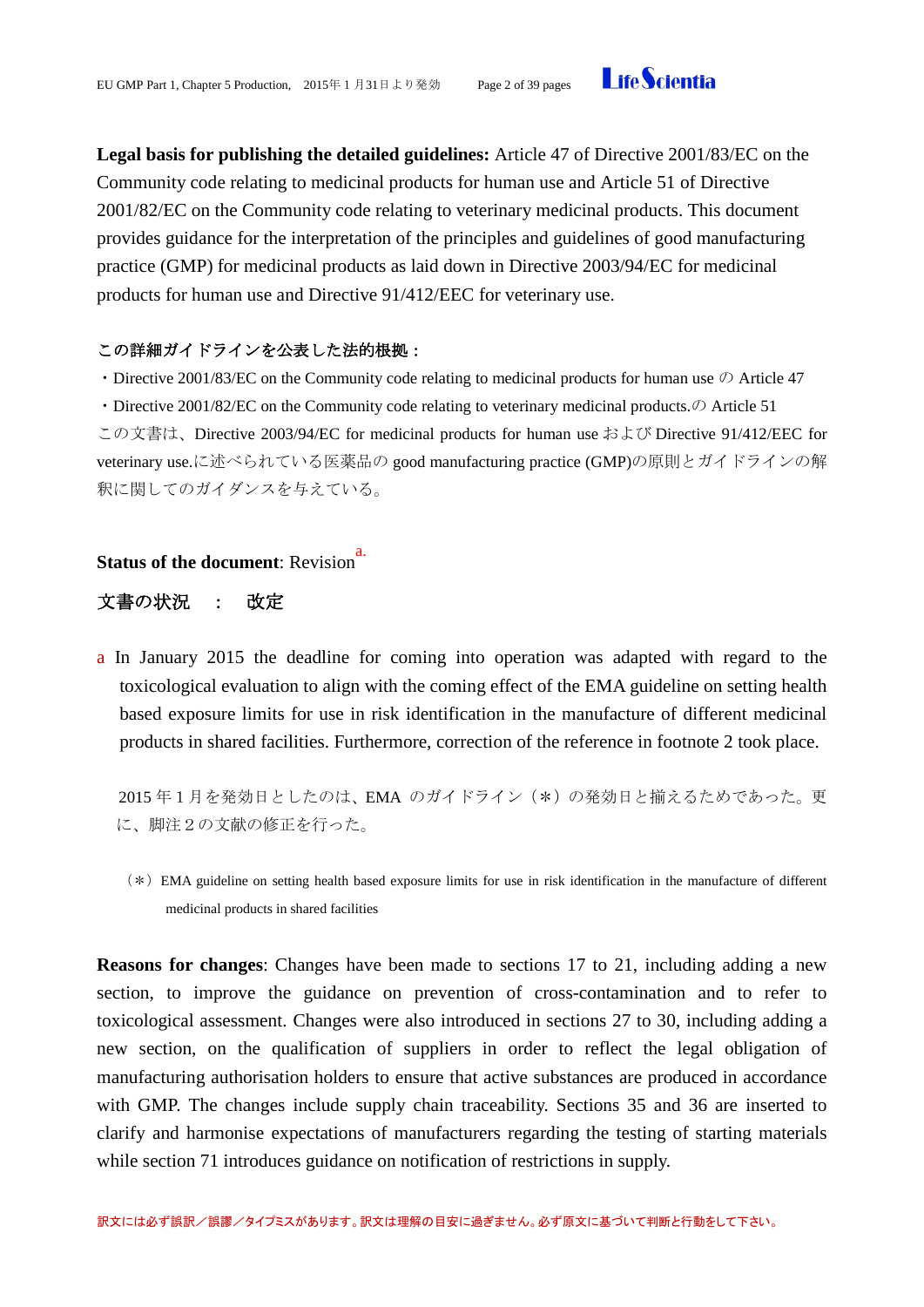**I** ifeScientia

変更の理由:section 17 および section 21 において変更を行った。また、新たな section を加えたこと も含まれる。これは、交叉汚染の防止に関してのガイダンスを改善して、毒性学的評価に注意を向け るためである。また、変更は一つの新たな section を加えたことに含め、section 27 ~ section 30 につ いても行っている。この変更は、原薬(active substances)が GMP に従って製造されることを保証するた めに、製造承認保持者 (manufacturing authorisation holders) の法的責任 (legal obligation) を反映させるために、供 給者(suppliers)の適格性確認に関してのものである。今回の変更には、サプライチェインのトレーサビ リティ(supply chain traceability)も含まれる。section 35 と section 36 は、section 71 が、サプライ(供給) における通知に関してガイダンスを導入したにも関わらず、出発物資の試験に関しての製造業者に関 する期待を明確にし、調査させるために挿入されたものである。

**Deadline for coming into operation**: 1 March 2015. However, the toxicological evaluation mentioned in section 20 has to be carried out:

発効日:2015 年 3 月1日。しかし、**section 20**(編者注:この文書の **5.20** 項)に言及されている毒性 学的評価は、以下のように行うべきである。:

- from 1 June 2015 onwards for any medicinal product newly introduced into shared manufacturing facilities; (上記文書の正確な意味は不明:「2015 年 6 月1日からは、共用製造施設へと新たに導入する医薬品に適用する」という意味か?)
- before 1 December 2015 for medicinal products already produced in a shared manufacturing facility producing only medicinal products for human use or producing both medicinal products for human use and veterinary medicinal products on 31 May 2015;

(上記文書の正確な意味は不明:「2015 年 5 月 31 日にヒト用の医薬品のみを、あるいはヒト用と動物用医薬品の両方を製造し ていた、共用製造施設で製造する医薬品に対しては、2015 年 12 月 1 日から適用する。」という意味か?)

・ before 1 June 2016 for veterinary medicinal products already produced in a shared manufacturing facility producing only veterinary medicinal products on 31 May 2015. (上記文書の正確な意味は不明:「2016 年 5 月 31 日に、共用設備で動物用医薬品のみを製造していた動物用医薬品に対しては、

2016 年 6 月 1 日から適用する。」という意味か?)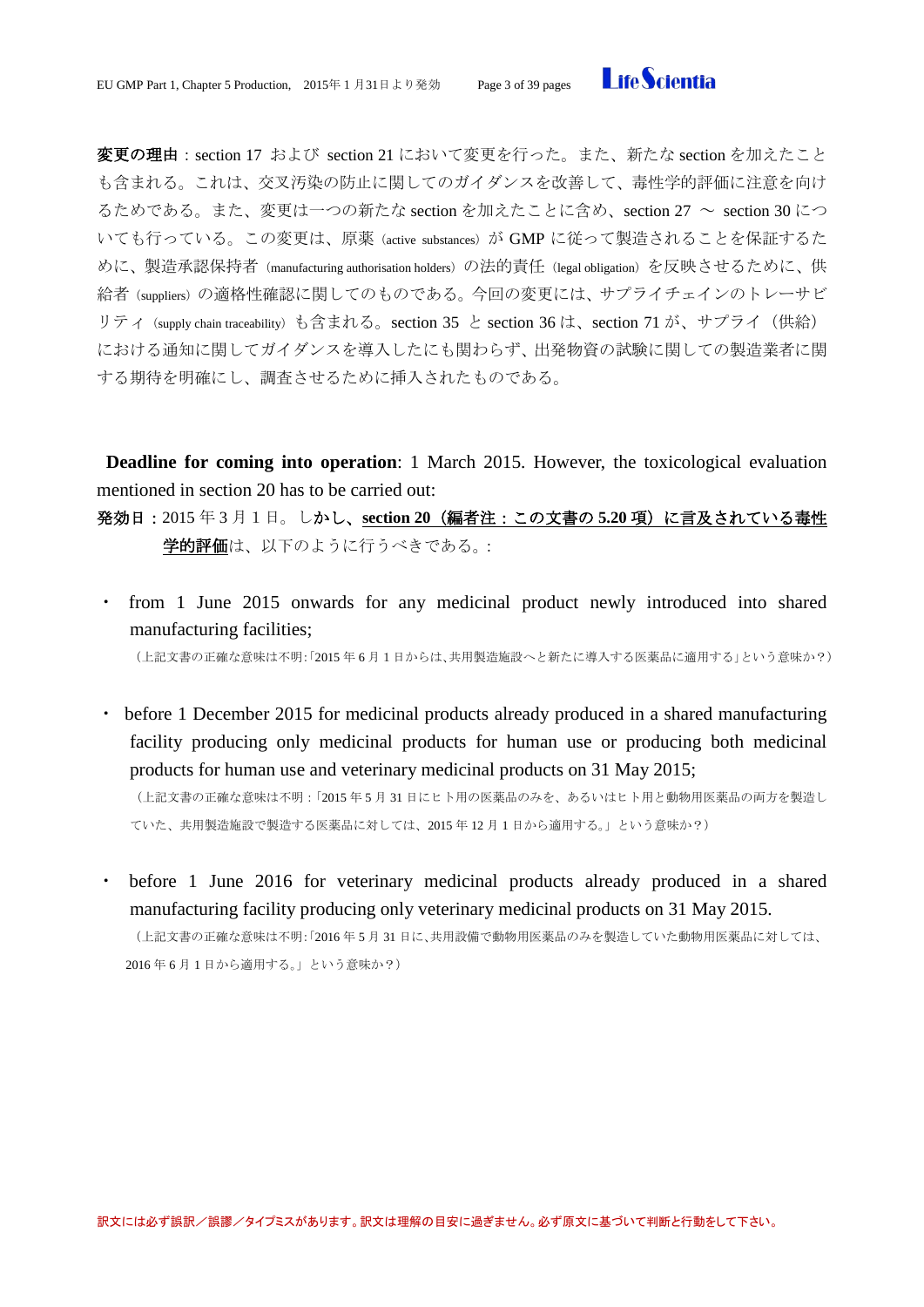

# 目次

| Principle  | (原                                                                             |  |
|------------|--------------------------------------------------------------------------------|--|
| General    |                                                                                |  |
| 5.1        |                                                                                |  |
| 5.2        |                                                                                |  |
| 5.3        |                                                                                |  |
| 5.4        |                                                                                |  |
| 5.5        |                                                                                |  |
| 5.6        |                                                                                |  |
| 5.7        |                                                                                |  |
| 5.8        |                                                                                |  |
| 5.9        |                                                                                |  |
| 5.10       |                                                                                |  |
| 5.11       |                                                                                |  |
| 5.12       |                                                                                |  |
| 5.13       |                                                                                |  |
| 5.14       |                                                                                |  |
| 5.15       |                                                                                |  |
| 5.16       |                                                                                |  |
|            | Prevention of cross-contamination in production (生産における交叉汚染の防止)  13            |  |
| 5.17       |                                                                                |  |
| 5.18       |                                                                                |  |
| 5.19       | (交叉汚染の防止に関しての施設および機器の設計・洗浄バリの要求)  14                                           |  |
| 5.20       |                                                                                |  |
| 5.21       |                                                                                |  |
|            |                                                                                |  |
|            |                                                                                |  |
| 5.22       |                                                                                |  |
| Validation |                                                                                |  |
| 5.23       |                                                                                |  |
| 5.24       |                                                                                |  |
| 5.25       |                                                                                |  |
| 5.26       | (欠陥があった場合に、それを検知できるような再バリデーションの実施)  21                                         |  |
|            |                                                                                |  |
| 5.27       |                                                                                |  |
| 5.28       |                                                                                |  |
| 5.29       |                                                                                |  |
|            | (原薬) ………………………………………………………………………………………… 22<br>$Active$ substances <sup>1</sup> |  |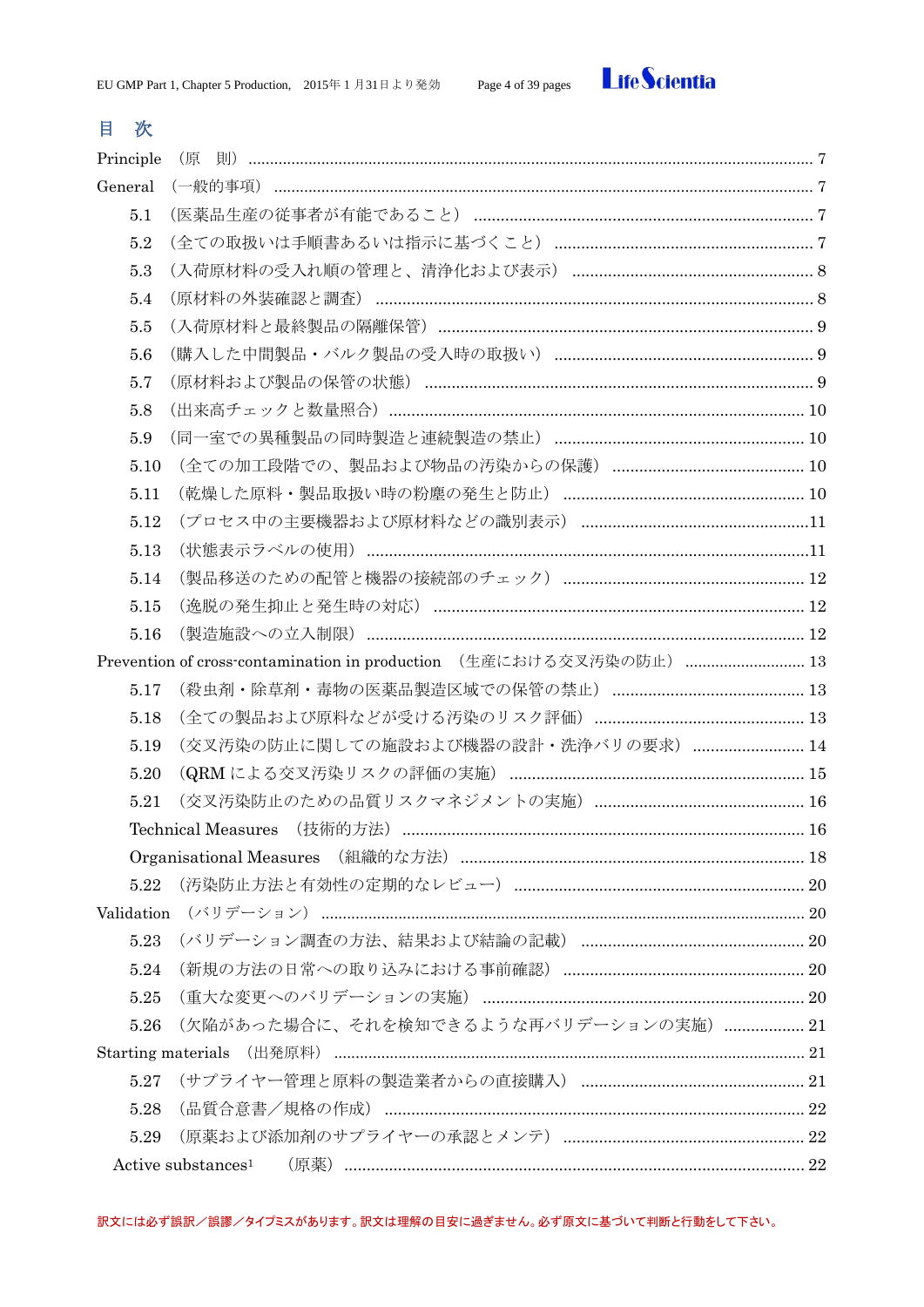

| Excipients |                                                                              |  |  |  |
|------------|------------------------------------------------------------------------------|--|--|--|
| 5.30       |                                                                              |  |  |  |
| 5.31       |                                                                              |  |  |  |
| 5.32       |                                                                              |  |  |  |
| 5.33       |                                                                              |  |  |  |
| 5.34       |                                                                              |  |  |  |
| 5.35       |                                                                              |  |  |  |
| 5.36       |                                                                              |  |  |  |
| 5.37       |                                                                              |  |  |  |
| 5.38       |                                                                              |  |  |  |
| 5.39       |                                                                              |  |  |  |
|            | Processing operations: intermediate and bulk products (加工作業:中間およびバルクの製品)  29 |  |  |  |
| 5.40       |                                                                              |  |  |  |
| 5.41       |                                                                              |  |  |  |
| 5.42       |                                                                              |  |  |  |
| 5.43       |                                                                              |  |  |  |
| 5.44       |                                                                              |  |  |  |
|            |                                                                              |  |  |  |
| 5.45       |                                                                              |  |  |  |
| 5.46       |                                                                              |  |  |  |
| 5.47       |                                                                              |  |  |  |
| 5.48       |                                                                              |  |  |  |
|            |                                                                              |  |  |  |
| 5.49       |                                                                              |  |  |  |
| 5.50       |                                                                              |  |  |  |
| 5.51       |                                                                              |  |  |  |
| 5.52       |                                                                              |  |  |  |
| 5.53       | (充填用容器の清浄性要求) …………………………………………………………………………………………… 33                         |  |  |  |
| 5.54       |                                                                              |  |  |  |
| 5.55       |                                                                              |  |  |  |
| 5.56       |                                                                              |  |  |  |
| 5.57       |                                                                              |  |  |  |
| 5.58       |                                                                              |  |  |  |
| 5.59       |                                                                              |  |  |  |
| 5.60       |                                                                              |  |  |  |
| 5.61       |                                                                              |  |  |  |
| 5.62       |                                                                              |  |  |  |
|            |                                                                              |  |  |  |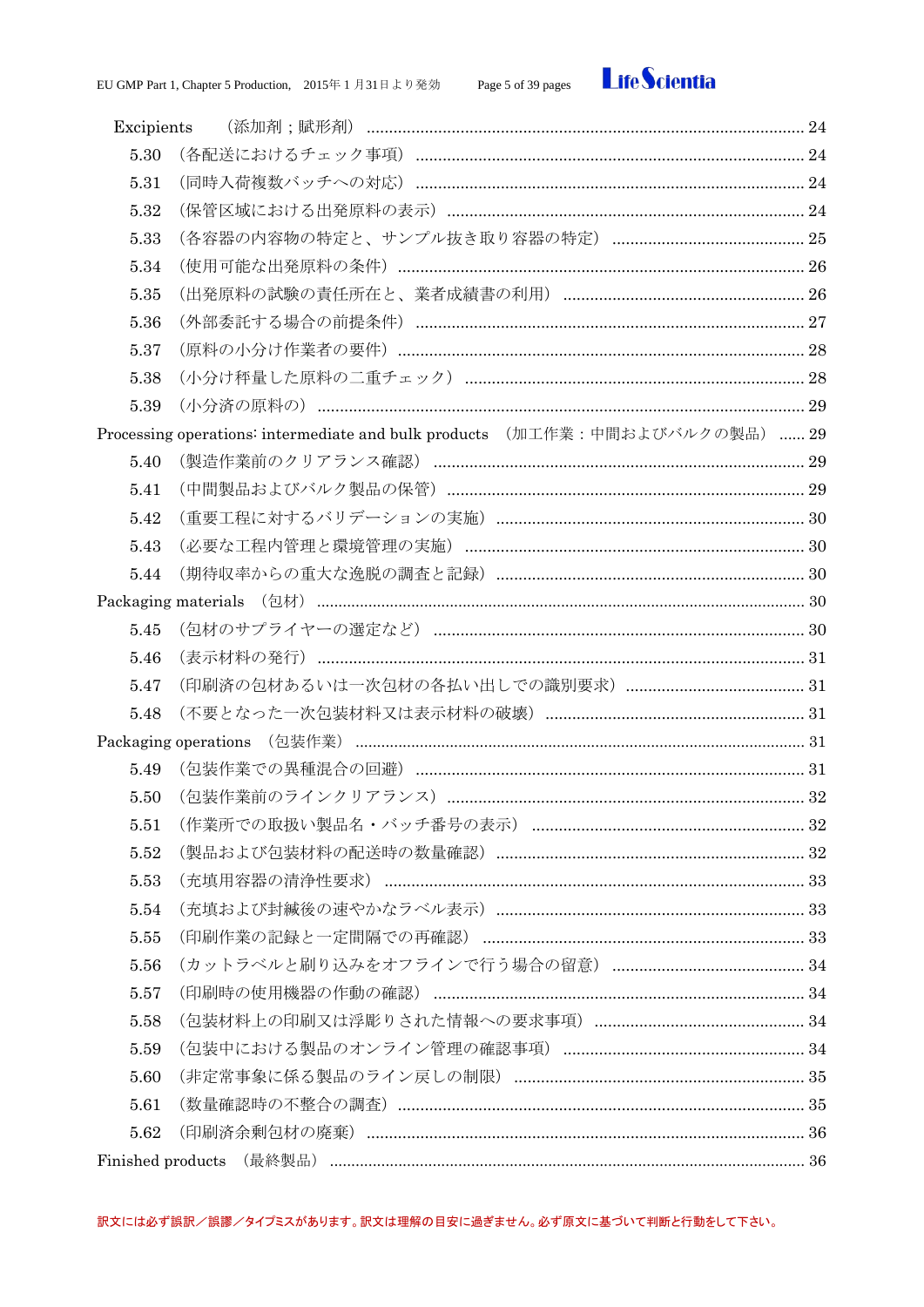

| 5.63 |                                                                        |  |
|------|------------------------------------------------------------------------|--|
|      |                                                                        |  |
|      |                                                                        |  |
|      |                                                                        |  |
|      |                                                                        |  |
|      |                                                                        |  |
|      | 5.68 (バッチの一部あるいは全部を混ぜ込むことによる回収作業の記録)  38                               |  |
| 5.69 |                                                                        |  |
| 5.70 |                                                                        |  |
|      | Product shortage due to manufacturing constraints (製造上の制約による製品の欠品)  39 |  |
|      |                                                                        |  |

本文書の邦訳にあたって、PIC/S GMP Part 1 の厚生労働省の通知(\*)との対比を勘案した。

\*:厚労省のこれに係る最新の通知は、"厚生労働省医薬食品局監視指導・麻薬対策課より発出された、平成25年3 月28日付事務連絡「PIC/SのGMPガイドラインを活用する際の考え方について」の一部改正について"、であ る。ただし、この日付の通知の別紙(1)には、この第 5 章は含まれておらず、改定された第 4 章のみの記載である。第 5章の部分は、最初に発出された別紙への参照が必要である。この時点での PIC/S GMP Part 1 の文書番号は PE009-11 (2014 年 3 月1日)である。なお、この PE009-11 の第5章がいつ改定されたかは不明である。

編者注:① "starting material"は、厚生労働省の上記訳文では「出発原料」としているため、この表記に合せた。

② 現時点での PIC/S GMP との違いは、薬物残留に係る事項(共用設備に関連する)、リスクに関わる事項、 および GDP に係る事項が追加され、それに伴い周辺の項目も一部分が修正されたことである。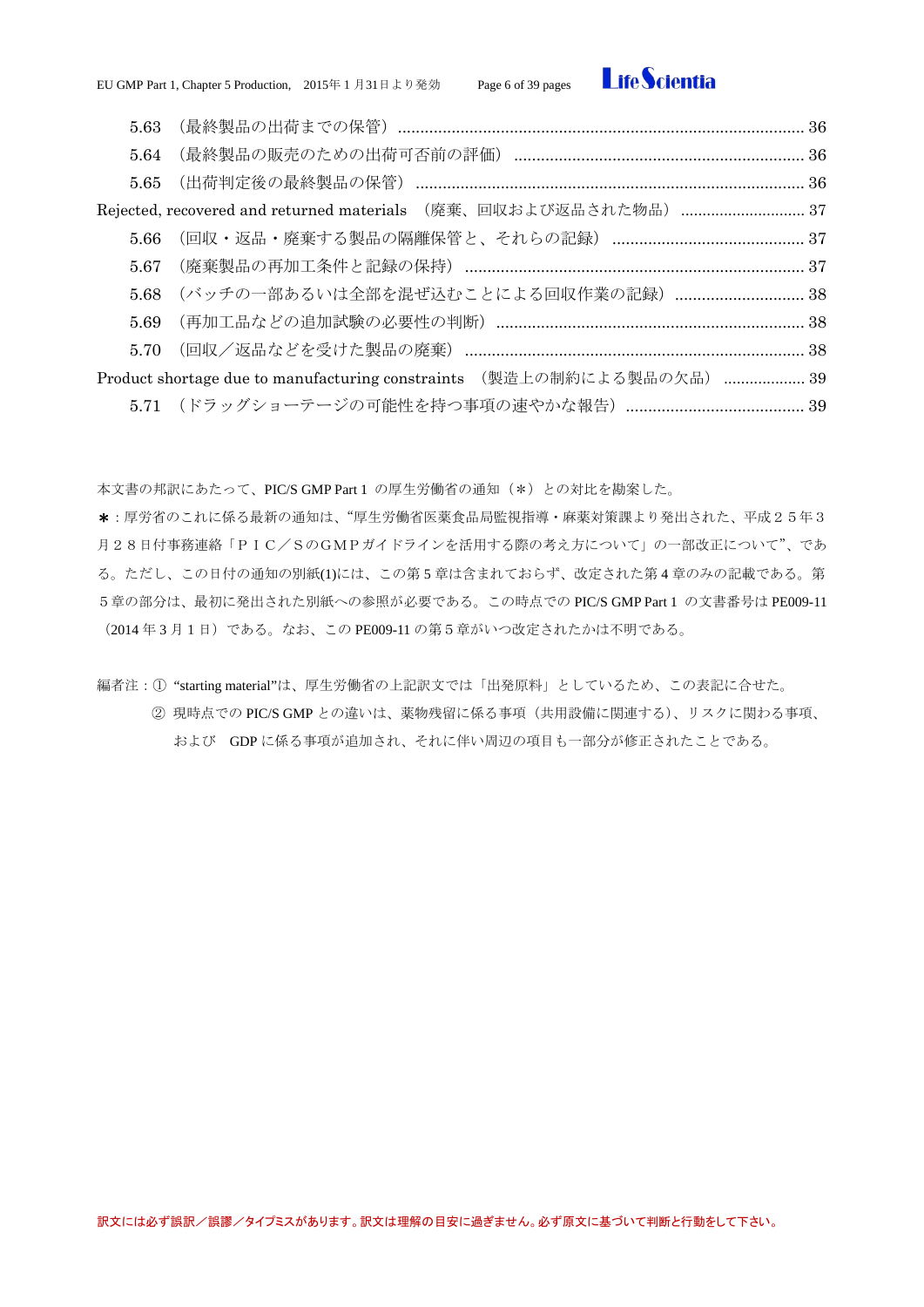

### <span id="page-6-0"></span>Principle (原 則)

Production operations must follow clearly defined procedures; they must comply with the principles of Good Manufacturing Practice in order to obtain products of the requisite quality and be in accordance with the relevant manufacturing and marketing authorisations.

製造作業は、明確に規定された手順に従わなければならない。;それら(訳注:製造作業)は不可欠な品 質(requisite quality)を持つ製品を得るために、そして関連する製造および販売承認(relevant manufacturing and marketing authorisations)の事項に従うために、GMPの原則に適合していなければならない。

編者注:PIC/S GMPの第5章の当該部分の厚労省の訳文は、次の通りである。

製造作業は明確に規定された手順書を遵守して行わなければならない;それらは必要な品質を有する製品を製造す る為にGMP の原則に適合し、また関連する製造許可及び販売承認に合致していなければならない。

<span id="page-6-1"></span>General (一般的事項)

編者注:PIC/S GMPの第5章の当該部分と比較すると、内容にかなりの相違が見られる。裏返せば、近い将来、ここに記載されてい る内容に変更が行われると想定される。変更内容が大きいので、各項についてのコメントは記載しない場合がある。

# <span id="page-6-2"></span>**5.1** (医薬品生産の従事者が有能であること)

Production should be performed and supervised by competent people.

(医薬品の)生産は、有能な人材(competent people)によって行われ、かつ監督されること。

編者注;医薬品の生産(本項は「製造」の項であるので、生産は「製造」と置き換えて良い)の従事者が 適格性確認(qualified)されていることを求めている。また、この項の記載はPIC/S GMPの対応する部分には見られな い。

### **5.2** (全ての取扱いは手順書あるいは指示に基づくこと)

<span id="page-6-3"></span>All handling of materials and products, such as receipt and quarantine, sampling, storage, labelling, dispensing, processing, packaging and distribution should be done in accordance with written procedures or instructions and, where necessary, recorded.

原材料および製品の全ての取扱い(\*)は、手順書(written procedures)または指示(instructions)に従い、そ して、必要な場合は記録をすること。

\*:受領と隔離(receipt and quarantine)、サンプリング(sampling)、保管(storage)、表示(labelling)、小分け (dispensing)、加工(processing)、包装(packaging)および配送(distribution)など

編者注;医薬品の生産に関わる全て行動は、GMPで定められた手順書や、GMP上の指示(基本的に製造指図書)によって、初 訳文には必ず誤訳/誤謬/タイプミスがあります。訳文は理解の目安に過ぎません。必ず原文に基づいて判断と行動をして下さい。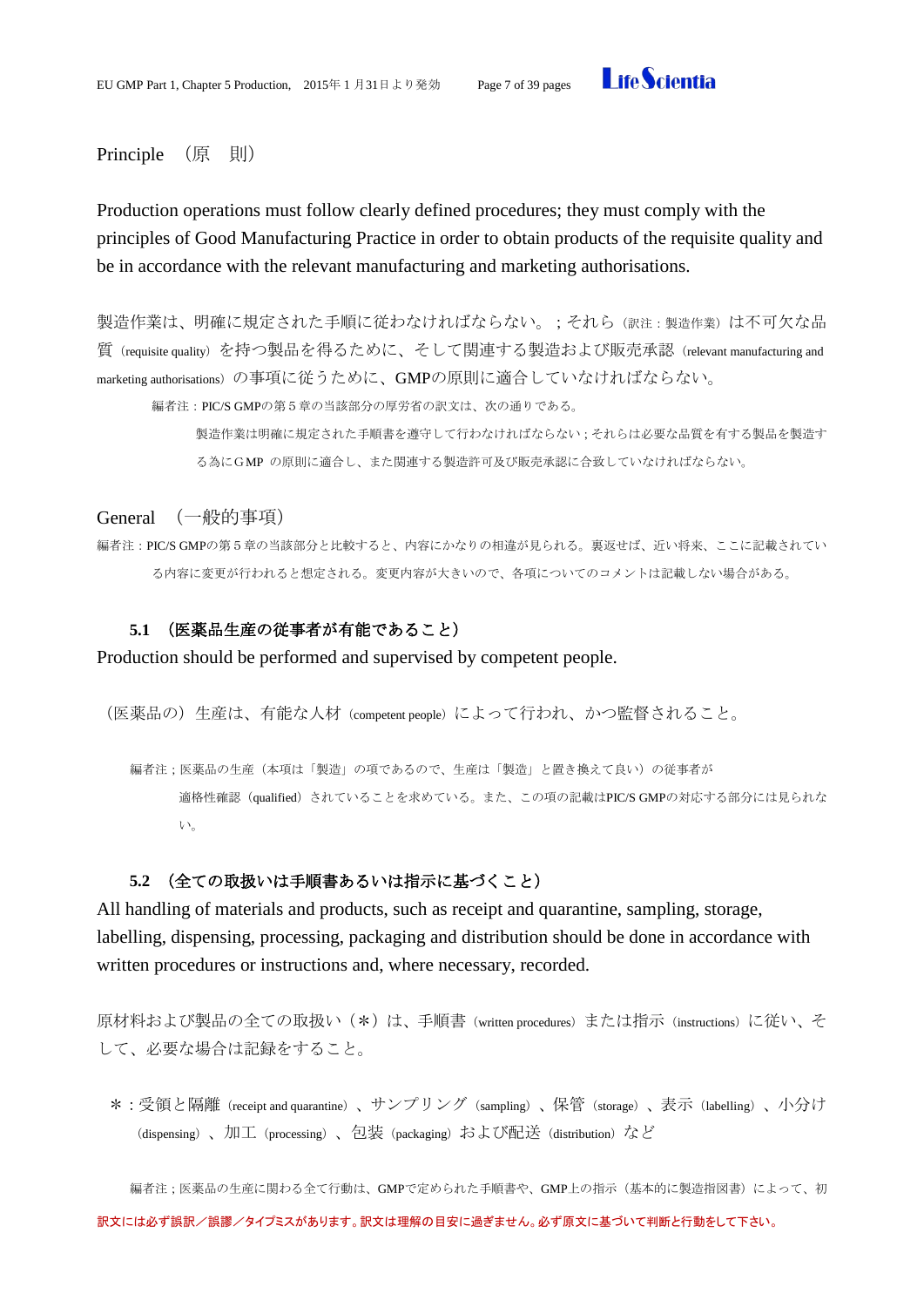

めて行えることを述べたものである。PIC/S GMPでは、以下の記述となっている。訳文の記載方法は異なるが、同じ 内容である。

5.2. 受入れ及び隔離、サンプリング、保管、ラベル表示、払い出し、加工処理、包装及び配送のような全ての原料及び 製品の取り扱いは、文書化された手順書又は指図書に従って行われ、必要な場合には記録されること。

#### **5.3** (入荷原材料の受入れ順の管理と、清浄化および表示)

<span id="page-7-0"></span>All incoming materials should be checked to ensure that the consignment corresponds to the order. Containers should be cleaned where necessary and labelled with the prescribed data.

全ての入荷原料について、配送された荷物が注文書通りであることを保証するため確認しなければな らない。容器は必要な場合には清掃し、また所定のデータを表示すること。

訳者コメント;この項は、PIC/S GMP の5.3項と同じであるため、上記は、厚労省通知の訳文を記載した。

容器のクリーン化は、一般的には外装のクリーン化である。清拭によるクリーン化の方法、清浄化の効果は大きいが 生産性が低くあまり採用されていない。一般的にはバキュウム式クリーナー(吸引式のノズル)が多い。圧空で外装 に付着した塵埃を吹き飛ばす方法は生産性が高いが、強い気流により発生した塵埃を処理するための排気システムが 必要になる。

### **5.4** (原材料の外装確認と調査)

<span id="page-7-1"></span>Damage to containers and any other problem which might adversely affect the quality of a material should be investigated, recorded and reported to the Quality Control Department.

容器の損傷、および原材料の品質に悪影響を与えると思われる他の問題もこれを調査し、記録し、そ して品質管理部門(Quality Control Department)に報告すること。

編者注;この項は、PIC/S GMP の以下に記載した5.4項と同じ文である。

5.4. 容器への損傷及び原料の品質に悪影響を及ぼす可能性のあるいかなる他の問題も調査され、記録されまた品質管理 部門に報告されること。

ここでの"Quality Control Department"は、EU GMP Part 1, Chapter 1の記述から判断すると日本でいう「品質部門」(QA +QC)であり、米国でいう"Quality Control Unit"であると考えられる。

入荷原材料のサンプリングと検査確認は、試験検査部門(QC)の業務(機能)範囲である。しかし、トラックなど から荷卸中あるいはその直後に入荷原材料に外装部分の損傷に気づいた場合には、時間的制約から、試験検査部門 (QC部門)が受入可否の判断をすることは、非常に困難である。入荷品はまだ受け入れておらず、試験部門に対し て指図が出ないからである。このような場合はSite QA部門が状況を確認して、入荷可否の判断を下す事例が多い。も ちろん、QC部門がサンプリング中に容器損傷や品質への悪影響が懸念される事項が発見されても、最終的な影響の 判断はQA部門となる。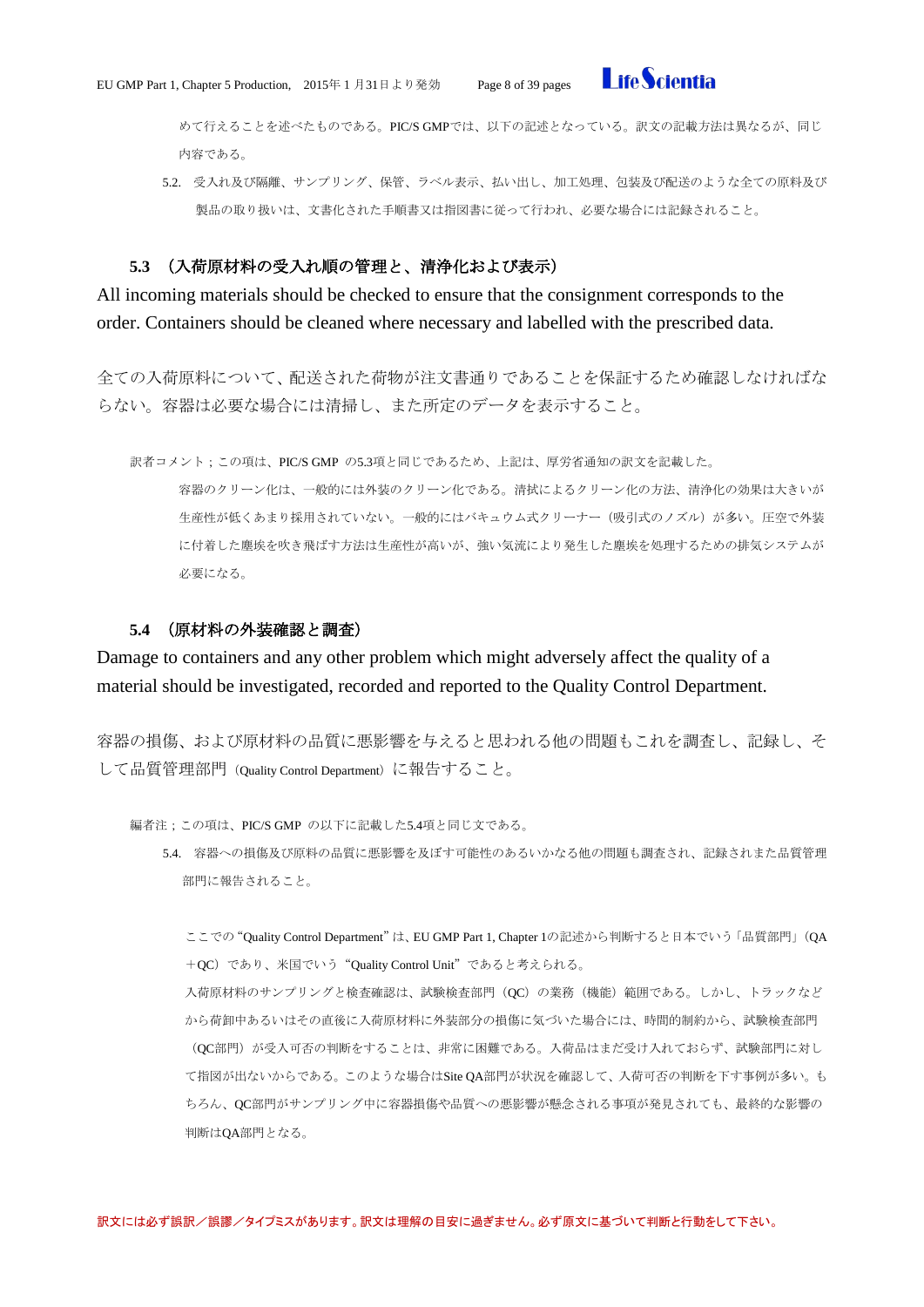

#### **5.5** (入荷原材料と最終製品の隔離保管)

<span id="page-8-0"></span>Incoming materials and finished products should be physically or administratively quarantined immediately after receipt or processing, until they have been released for use or distribution.

入荷原材料と最終製品は、受取後あるいは加工後、直ちに物理的にあるいは管理的に隔離し(quarantined) すること。その隔離状態は、それが出荷(出庫)あるいは配送されるまで保持されること。

編者注;この項は、PIC/S GMPの対応する項は、同じく5.5項であり、その記載は次の通りとなっている。

5.5. 入荷原料及び最終製品は受入れ又は製造の直後に、それらが出庫可あるいは出荷可判定されるまでは物理的に、 又は管理上隔離しておくこと。

この項は、入荷原材料および最終製品は、それらを区分し、識別表示し、隔離保管を求めている記述である。「物理 的に隔離する」とは専用の保管室(倉庫)を求めた表現と解釈される。この記述で解釈が問題になるのは、「原材料」 と「製品」を同一の保管室(倉庫)に置いて良いかという点であるが、文章からは判断が出来ない。出来れば原材料 倉庫と最終製品倉庫は区分すべきである。しかし、ラック倉庫などではコンピュータ化された倉庫では、後者の "administratively quarantined"(管理面で隔離された)ということが該当するのではないかと思われる。

#### **5.6** (購入した中間製品・バルク製品の受入時の取扱い)

<span id="page-8-1"></span>Intermediate and bulk products purchased as such should be handled on receipt as though they were starting materials.

購入した中間製品およびバルクのそれ自体は、受取時の取扱いは、それが出発原料 (starting materials) で あるとして取り扱うこと。

編者注;この項の趣旨は、「自らの製造所で製造したものでなければ、それば中間製品であろうと製剤バルクであろうと、出 発原料と同様な受入手続きをする」というものである。 PIC/S GMPの当該項の厚労省訳文は、次の通りである。 5.6. 中間製品及びバルク製品として購入した製品は、受入れの際に出発原料として取り扱わなければならない。

#### **5.7** (原材料および製品の保管の状態)

<span id="page-8-2"></span>All materials and products should be stored under the appropriate conditions established by the manufacturer and in an orderly fashion to permit batch segregation and stock rotation.

すべての原料及び製品は製造者により確立された適切な条件下で、バッチの分別及び在庫の回転が可 能となるように整然と保管すること。

編者注;この項は、PIC/S GMPの記載と同じであるため、当該5.7項の厚労省訳文を記載した。

原材料および製品の保管状態を述べたもので、物品毎バッチ毎の区分と保管を述べたものである。これらの区域での 先入れ先出し (first-in, first-out) が行えるような物品の動線空間の確保も重要である。

訳文には必ず誤訳/誤謬/タイプミスがあります。訳文は理解の目安に過ぎません。必ず原文に基づいて判断と行動をして下さい。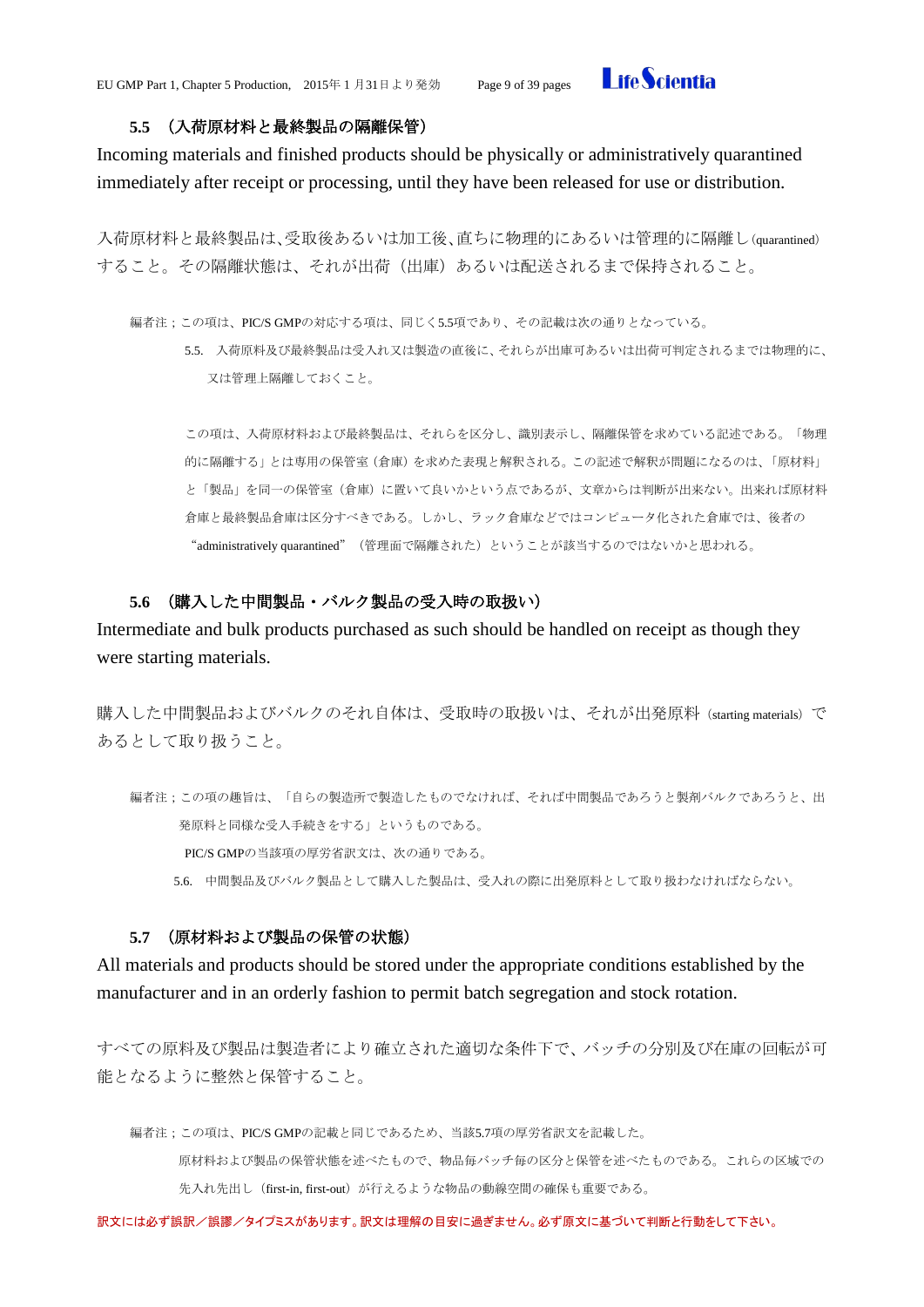

# **5.8** (出来高チェックと数量照合)

<span id="page-9-0"></span>Checks on yields, and reconciliation of quantities, should be carried out as necessary to ensure that there are no discrepancies outside acceptable limits.

収率に関する確認、及び数量の収支照合は許容限度を外れる差違がないことを保証するため必要に応 じ実施すること。

編者注;この項は、PIC/S GMPの記載と同じであるため、厚労省訳文の当該5.8項を記載した。

"reconciliation"のGMPでの用例としては、直接容器の表示ラベルの数量確認などがある。単語は「調和」とか「一致」 の意味が本来であるが、GMPの使用例では「枚数照合」あるいは「数量照合」と邦訳する方が意味としては分かり易 い。

### **5.9** (同一室での異種製品の同時製造と連続製造の禁止)

<span id="page-9-1"></span>Operations on different products should not be carried out simultaneously or consecutively in the same room unless there is no risk of mix-up or cross-contamination.

異なる製品についての作業は、混同又は交叉汚染のリスクが皆無である場合を除いて、同一の部屋で 同時に又は連続して実施してはならない。

編者注:この項は、PIC/S GMPの記載と同じであるため、厚労省訳文の当該5.9項を記載した。

この項で問題となるのは、"room"の概念であろう。というのはこのchapter 5は、錠剤の混合打錠工程などの発塵性 を持つ製剤のみならず、軟膏剤や液剤に対しても適用されるからである。"unless"以降の例外規定は、極端な事例を 挙げれば、アイソレータ中にある注射剤充填機の系列を、同一の部屋に置く事例が挙げられる。ただし、製剤あるい は工程によっては判断に微妙な部分もあり、慎重なリスク分析が望まれる。

### **5.10** (全ての加工段階での、製品および物品の汚染からの保護)

<span id="page-9-2"></span>At every stage of processing, products and materials should be protected from microbial and other contamination.

製造の各段階において、製品及び原材料は微生物及び他の汚染から保護されること。

編者注:この項は、PIC/S GMPの記載と同じであるため、厚労省訳文の当該5.10項を記載した。

### **5.11** (乾燥した原料・製品取扱い時の粉塵の発生と防止)

<span id="page-9-3"></span>When working with dry materials and products, special precautions should be taken to prevent the generation and dissemination of dust. This applies particularly to the handling of highly active or sensitising materials.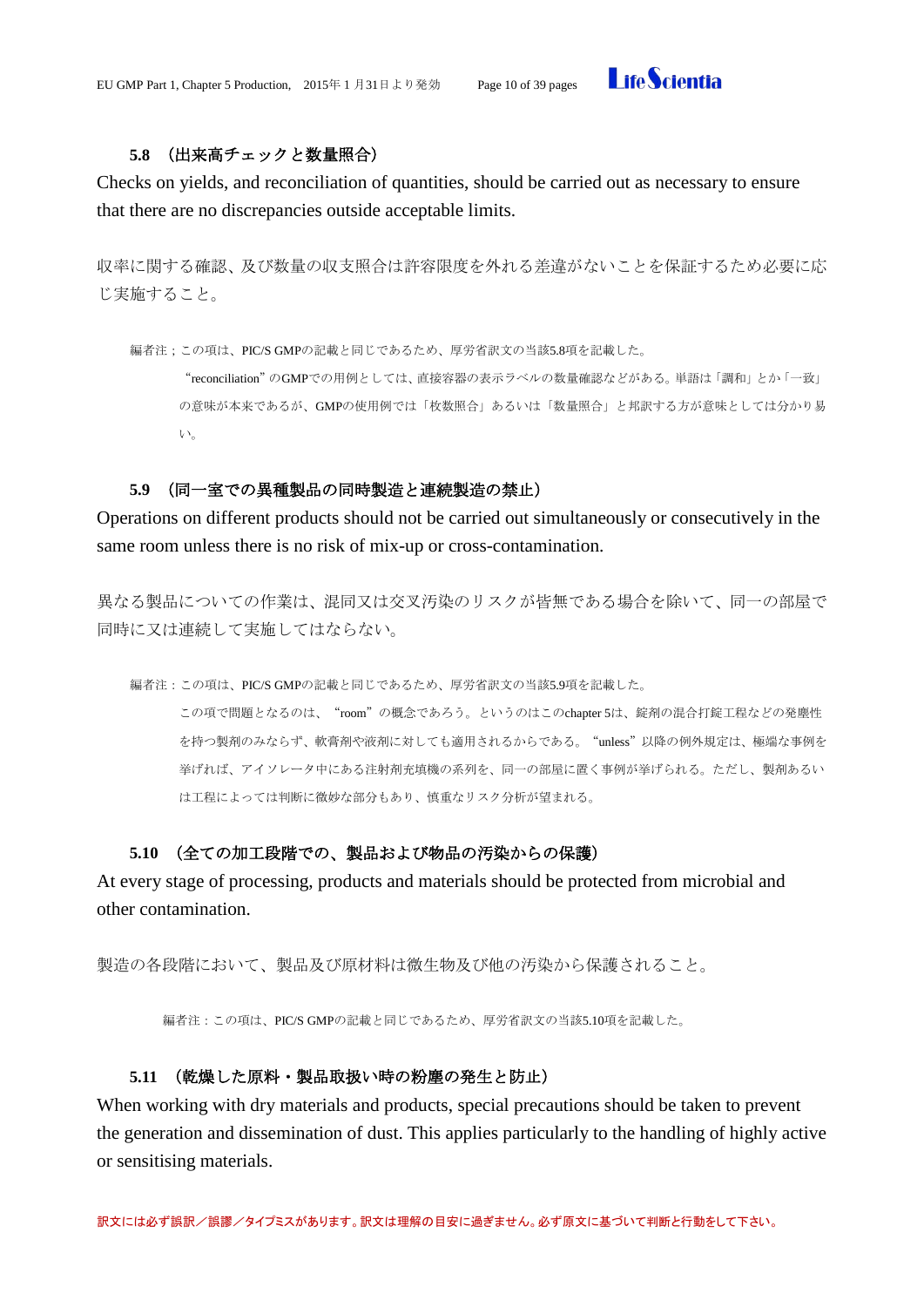

乾燥している原料及び製品について作業する時、塵埃の発生及び拡散を防止する特別な注意が払われ ること。これは特に高活性又は感作性の物質の取り扱いに当てはまる。

編者注:この項は、PIC/S GMPの記載と同じであるため、厚労省訳文の当該5.11項を記載した。なお、参考までに別の訳 文を掲げる。; 乾燥した原料(materials)および製品を取り扱う作業では、粉塵の発生と発散(dissemination)を防ぐために、 特別な注意を払うこと。これは特に高度に活性を持つ原料 (highly active materials) あるいは高度な感作性を持 つ原料(highly sensitising materials)に対して適用される。

この項は、封じ込め技術とも関連するので、注意が必要である。

# **5.12** (プロセス中の主要機器および原材料などの識別表示)

<span id="page-10-0"></span>At all times during processing, all materials, bulk containers, major items of equipment and where appropriate rooms used should be labelled or otherwise identified with an indication of the product or material being processed, its strength (where applicable) and batch number. Where applicable, this indication should also mention the stage of production.

製造の全ての過程において、全ての、原材料、バルク容器、用いられる主要な装置及び適切な場合部 屋に、加工を受ける製品又は原料、その力価(該当する場合)及びバッチナンバーを示す表示を行う か、あるいは別の方法で特定されること。該当する場合には、この表示は製造の段階についても記述 すること。

編者注:この項は、PIC/S GMP の記載と同じであるため、厚労省訳文の当該 5.12 項を記載した。なお、参考までに別の訳 文を掲げる。; プロセス中の全ての時点で、全ての原材料(materials)、バルク容器(bulk containers)、主要機器(major items of equipment)および、該当する場合は使用する部屋に、以下の事項を表示、あるいは他の方法で識別をすること。: ・加工している製品または原材料の表示 ・強度(該当する場合) (訳注:例えば同じ製品で、100mgと 250mg とあった場合、その濃度) ・バッチ番号

該当する場合は、この表示には製造の段階(訳注:例えば、混合、打錠などの工程名)を述べること。

#### **5.13** (状態表示ラベルの使用)

<span id="page-10-1"></span>Labels applied to containers, equipment or premises should be clear, unambiguous and in the company's agreed format. It is often helpful in addition to the wording on the labels to use colours to indicate status (for example, quarantined, accepted, rejected, clean).

容器、装置又は建物に適用されるラベルは、明瞭で、明解でまた企業が合意した書式であること。ラ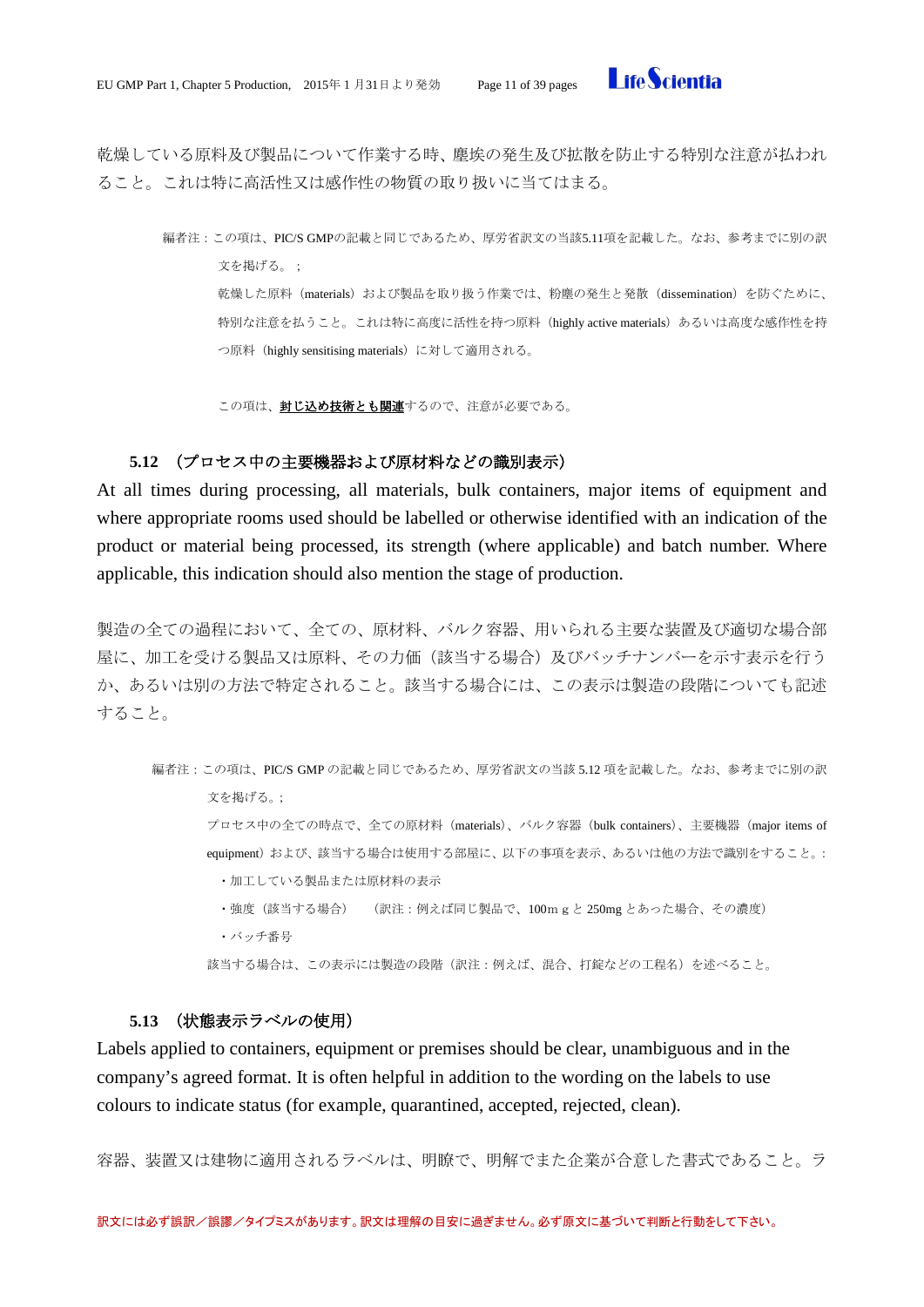

ベル上の語句に加え、状態を示す色彩(例えば、隔離中、合格、不合格、清浄、・・・)を使用する ことはしばしば有用である。

編者注:この項は、PIC/S GMP の記載と同じであるため、厚労省訳文の当該 5.13 項を記載した。 なお、参考までに別の訳文を掲げる。; 容器、機器あるいは設備に適用する表示(labels)は、ハッキリ (clear) としていて、曖昧でなく(unambiguous)、 かつその企業で合意されたフォーマットであること。しばしば、状態(例えば、隔離状態(quarantined)、承認 済み(accepted)、不適合(rejected)、清浄状態(clean))を示すための色を使用したラベルに、文字を書き加 えることが有用である。

#### **5.14** (製品移送のための配管と機器の接続部のチェック)

<span id="page-11-0"></span>Checks should be carried out to ensure that pipelines and other pieces of equipment used for the transportation of products from one area to another are connected in a correct manner.

製品を1つの区域から他へ輸送するために用いる配管及び他の装置類は、正しい方法で接続されてい ることを保証するため確認すること。

編者注:この項は、PIC/S GMPの記載と同じであるため、厚労省訳文の当該5.13項を記載した。

#### **5.15** (逸脱の発生抑止と発生時の対応)

<span id="page-11-1"></span>Any deviation from instructions or procedures should be avoided as far as possible. If a deviation occurs, it should be approved in writing by a competent person, with the involvement of the Quality Control department when appropriate.

指図書又は手順書からのいかなる逸脱も可能な限り避けること。逸脱が起きた場合は、適切な場合に は品質管理部門が参加し、権限を有する者が、書面にて承認すること。

編者注:この項は、PIC/S GMP の記載と同じであるため、厚労省訳文の当該 5.13 項を記載した。 なお、参考までに別の訳文を掲げる。; 指図(instructions)または手順(procedures)からの如何なる逸脱(deviation)も、可能な限り避けること。もし 逸脱が発生したならば、それが適切な場合には品質部門(Quality Control department)の関与の下で、権限を有す る者 (a competent person) による記載を行って、承認を行うこと。

#### **5.16** (製造施設への立入制限)

<span id="page-11-2"></span>Access to production premises should be restricted to authorised personnel.

製造を行う建物へのアクセスは、許可された者のみに制限しなければならない。

編者注:この項は、PIC/S GMPの記載と同じであるため、厚労省訳文の当該5.13項を記載した。

訳文には必ず誤訳/誤謬/タイプミスがあります。訳文は理解の目安に過ぎません。必ず原文に基づいて判断と行動をして下さい。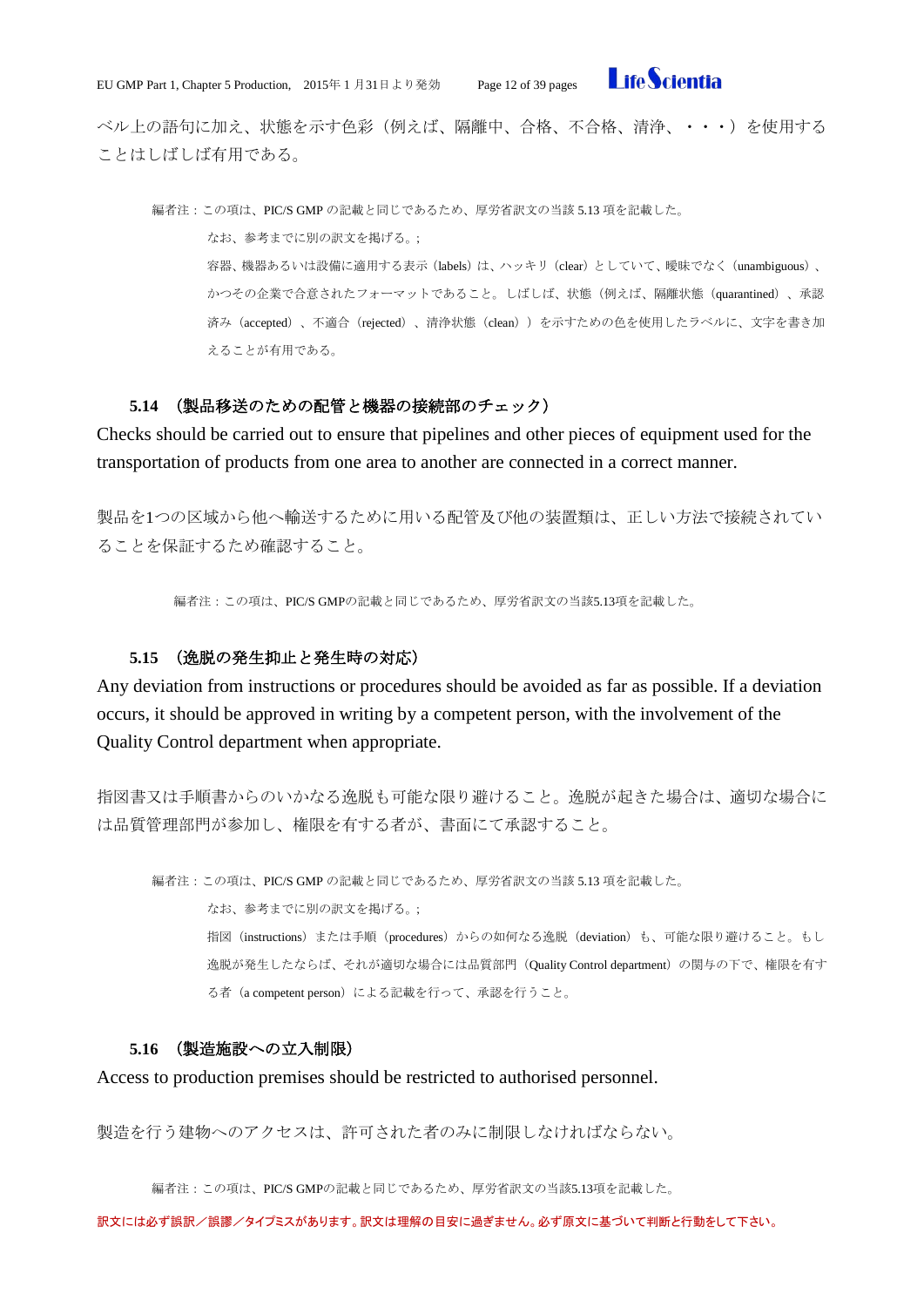

<span id="page-12-0"></span>Prevention of cross-contamination in production (生産における交叉汚染の防止)

編者注:この項は、従来のPIC/S GMPの記載に大きな書き足しがされている。PIC/S GMPの厚労省訳文に対応する記載 がある場合は、出来るだけその内容をコメントした。

#### **5.17** (殺虫剤・除草剤・毒物の医薬品製造区域での保管の禁止)

<span id="page-12-1"></span>Normally, the production of non-medicinal products should be avoided in areas and with equipment destined for the production of medicinal products but, where justified, could be allowed where the measures to prevent cross-contamination with medicinal products described below and in Chapter 3 can be applied. The production and/or storage of technical poisons, such as pesticides (except where these are used for manufacture of medicinal products) and herbicides, should not be allowed in areas used for the manufacture and / or storage of medicinal products.

通常、非医薬品(non-medicinal products)の生産は、医薬品製造用の施設および機器では避けること。しか し、その正当性がある場合(where justified)、以下に述べられていて、かつ Chapter 3 に述べられている 「医薬品の交叉汚染防止」を防止する方法を適用してもよい。殺虫剤(pesticides) (但し、医薬品の製 造に使用する場合を除く) および 除草剤 (herbicides) のような工業的毒物 (technical poisons) の製造、およ び/又は、保管は、医薬品の製造 及び/又は 保管に使用する区域においては、許容されない。

> 編者注:この項は、従来のPIC/S GMPの記載に大きな書き足しがされている。PIC/S GMPの厚労省訳文の対応する記載 は次の通りである。今後、PIC/Sが改定された場合は、対応に注意が必要である。 5.17. Normally, the production of non-medicinal products should be avoided in areas and with the equipment destined for the production of medicinal products. 通常、医薬品製造用の区域内において、また医薬品製造用の装置を用いて非医薬品を製造することは避 けること。

# **5.18** (全ての製品および原料などが受ける汚染のリスク評価)

<span id="page-12-2"></span>Contamination of a starting material or of a product by another material or product should be prevented. This risk of accidental cross-contamination resulting from the uncontrolled release of dust, gases, vapours, aerosols, genetic material or organisms from active substances, other starting materials, and products in process, from residues on equipment, and from operators' clothing should be assessed.

The significance of this risk varies with the nature of the contaminant and that of the product being contaminated.

Products in which cross-contamination is likely to be most significant are those administered by injection and those given over a long time. However, contamination of all products poses a risk to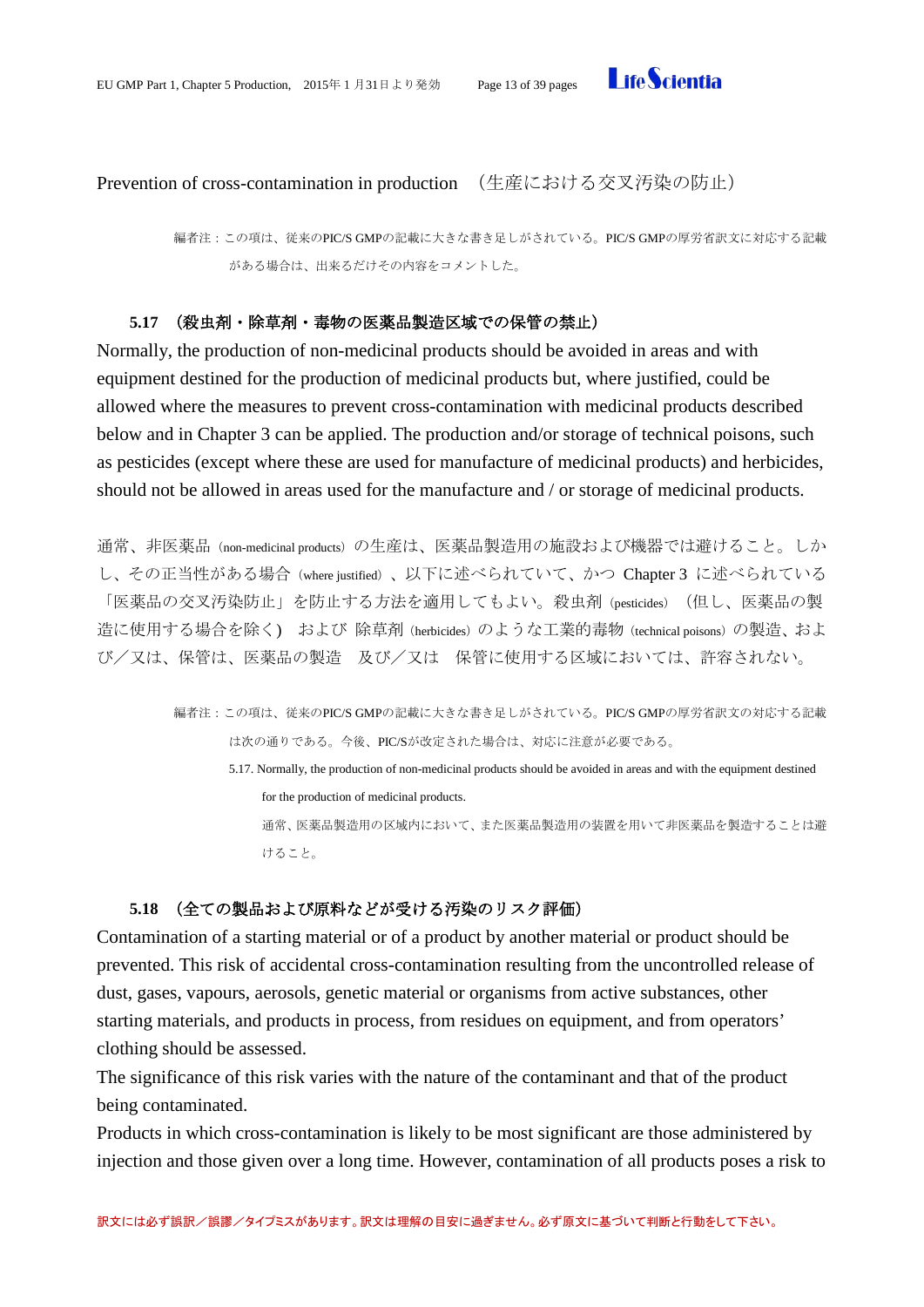

#### patient safety dependent on the nature and extent of contamination.

製品あるいは原料(starting material)が他の原料や製品により汚染することは、避けること。 以下のような事項から生じる偶発的な交叉汚染のリスクを評価すること。;

- ・塵埃、ガス、蒸気(vapours)、エアゾール、原薬(active substances)、他の原料(starting materials)、加 工中の製品からの管理されていない放出(uncontrolled release)
- ・機器の残存物(residues on equipment)
- ・作業者の着衣(operators' clothing)

このリスクの重大性 (significance) は、汚染物の性質 (nature) と、汚染される製品の性質 (nature) の両 方によって変化する。交叉汚染が最も重要であると考えられる製品は、注射により投与される製品や 長期間にわたって投与される製品である。しかしながら、全ての製品に関して、汚染は患者に対して リスクを有するものであり、そのリスクは、汚染の性質と程度に左右される。

- 編者注:この項は、従来のPIC/S GMPの記載の大部分の内容を引き継いでいるが、最初の文章以外は、微妙な変更 がされている。PIC/S GMPの厚労省訳文の対応する記載は次の通りである。今後、PIC/Sが改定された場 合は、対応に注意が必要である。
	- 5.18 Contamination of a starting material or of a product by another material or product must be avoided. This risk of accidental cross-contamination arises from the uncontrolled release of dust, gases, vapours, sprays or organisms from materials and products in process, from residues on equipment, and from operators' clothing. The significance of this risk varies with the type of contaminant and of product being contaminated. Amongst the most hazardous contaminants are highly sensitising materials, biological preparations containing living organisms, certain hormones, cytotoxics, and other highly active materials. Products in which contamination is likely to be most significant are those administered by injection, those given in large doses and/or over a long time
	- 5.18. 他の原料又は製品による出発原料又は製品の汚染は回避されなければならない。この偶発的交叉汚 染のリスクは、製造中の原料又は製品からの制御されていない塵埃、ガス、蒸気、スプレー又は微生 物の放出、装置上の残留物、及び作業員の着衣から生ずる。このリスクの重大性は、汚染物質及び汚 染される製品の種類により異なる。中でも最も有害な汚染物質は高感作性の物質、生菌を含有する生 物学製剤、ある種のホルモン、細胞毒、及び他の高活性の物質である。汚染が最も重大であると考え られる製品は注射剤、高用量ないし長期間投与される製品である。

#### **5.19** (交叉汚染の防止に関しての施設および機器の設計・洗浄バリの要求)

<span id="page-13-0"></span>Cross-contamination should be prevented by attention to design of the premises and equipment as described in Chapter 3. This should be supported by attention to process design and implementation of any relevant technical or organizational measures, including effective and reproducible cleaning processes to control risk of cross-contamination.

交叉汚染は、Chapter 3に述べられているようにして、施設および機器の設計に注意を払うことによっ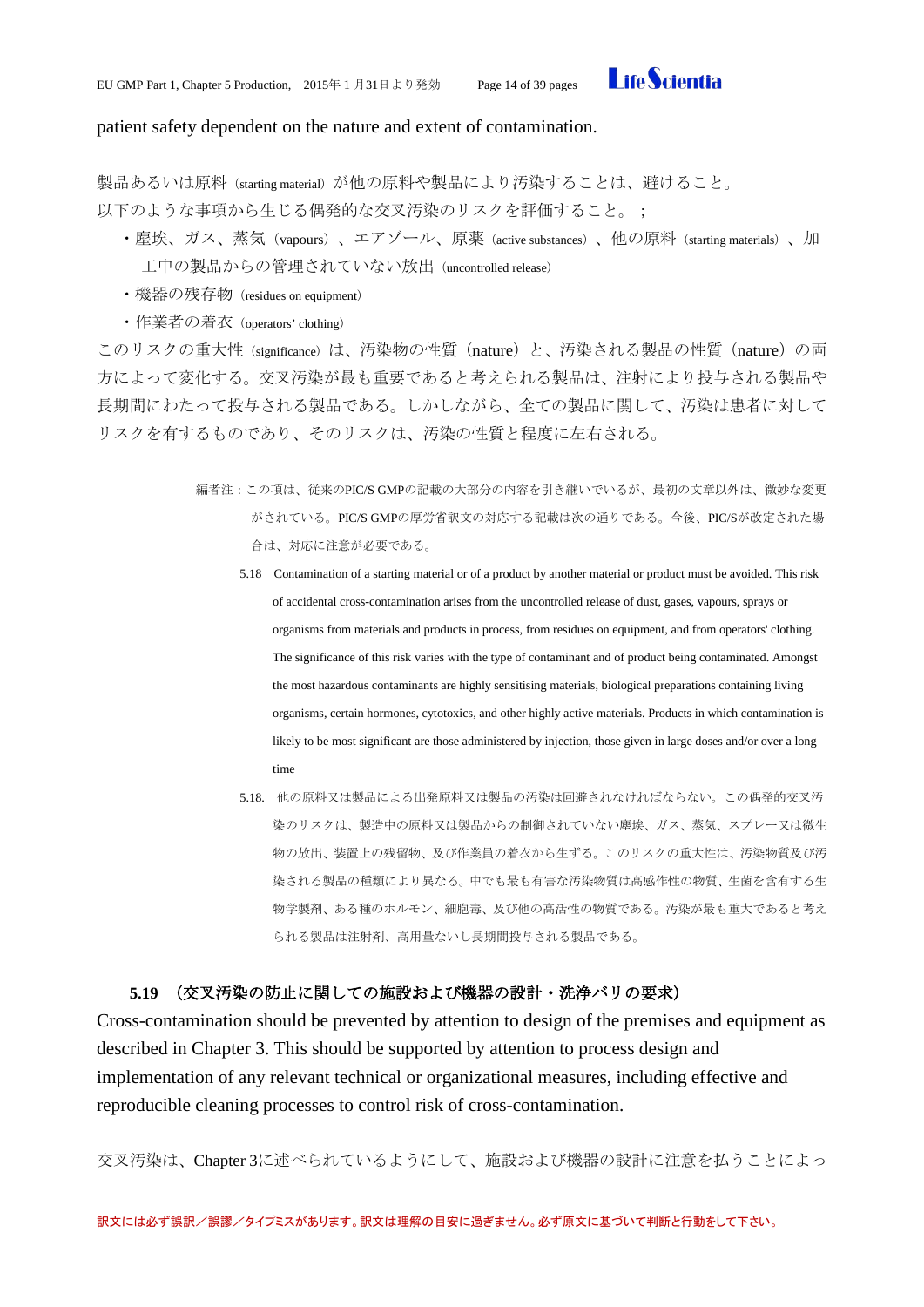

て、防止すること。これは、関連するあらゆる技術的および組織的方法に関してのプロセスの設計お よび推進に注意を払うことによって、裏付けること。この裏付けの中に交叉汚染のリスクを制御する ために、有効かつ再現性ある洗浄プロセスも含まれる。

編者注:この項は、従来のPIC/S GMPの記載にはなく、新たに付け加えられている項である。

#### **5.20** (**QRM** による交叉汚染リスクの評価の実施)

<span id="page-14-0"></span>A Quality Risk Management process, which includes a potency and toxicological evaluation, should be used to assess and control the cross-contamination risks presented by the products manufactured. Factors including; facility/equipment design and use, personnel and material flow, microbiological controls, physico-chemical characteristics of the active substance, process characteristics, cleaning processes and analytical capabilities relative to the relevant limits established from the evaluation of the products should also be taken into account. The outcome of the Quality Risk Management process should be the basis for determining the necessity for and extent to which premises and equipment should be dedicated to a particular product or product family. This may include dedicating specific product contact parts or dedication of the entire manufacturing facility. It may be acceptable to confine manufacturing activities to a segregated, self-contained production area within a multiproduct facility, where justified.

製造する製品によって示される交叉汚染リスクを評価(assess)し、かつ管理するために、品質リス クマネジメント (Quality Risk Management ; RQM)のプロセスを、使用すること。それらの因子 (factors)とし て、次のものを考慮すること。これには、有効性(potency)および毒性学的な評価を含まれる。;

- ・施設および機器の設計と使用
- ・職員と物品の動線
- ・微生物学的管理
- ・原薬(active substance)の物理化学的特性(physico-chemical characteristics)
- ・プロセスの特性 (process characteristics)
- ・洗浄プロセス
- ・製品の評価から確立された関連する限度値についての分析能力

品質リスクマネジメントの結果 (outcome) は、その必要性および、当該施設および機器が、特定の製品 あるいは製品群(product family)に対して専用とする必要性を決定するための、あるいはどの程度の専用 化をするかを判断する上での基礎とすること。これには、ある製品と接触する部品を専用化するか、 あるいは製造施設全体を専用するかの選択肢が含まれる。

もし、その正当性が立証できるのであれば、(編者注:例えば生理活性の高い製品の)多目的(共用)施設内 の、隔離されかつ封じ込められた生産区域に製造活動を制限することは、許容されるものであろう(原  $\dot{\chi}$ : It may be acceptable to confine manufacturing activities to a segregated, self-contained production area within a multiproduct facility.)  $\sigma$ 

編者注:この部分は大幅に変更がされている。参考のために、PIC/S GMPの5.19項の厚労省訳文を以下に記載する。

5.19. 交叉汚染は例えば以下のような適切な技術的又は組織上の手段により防止されること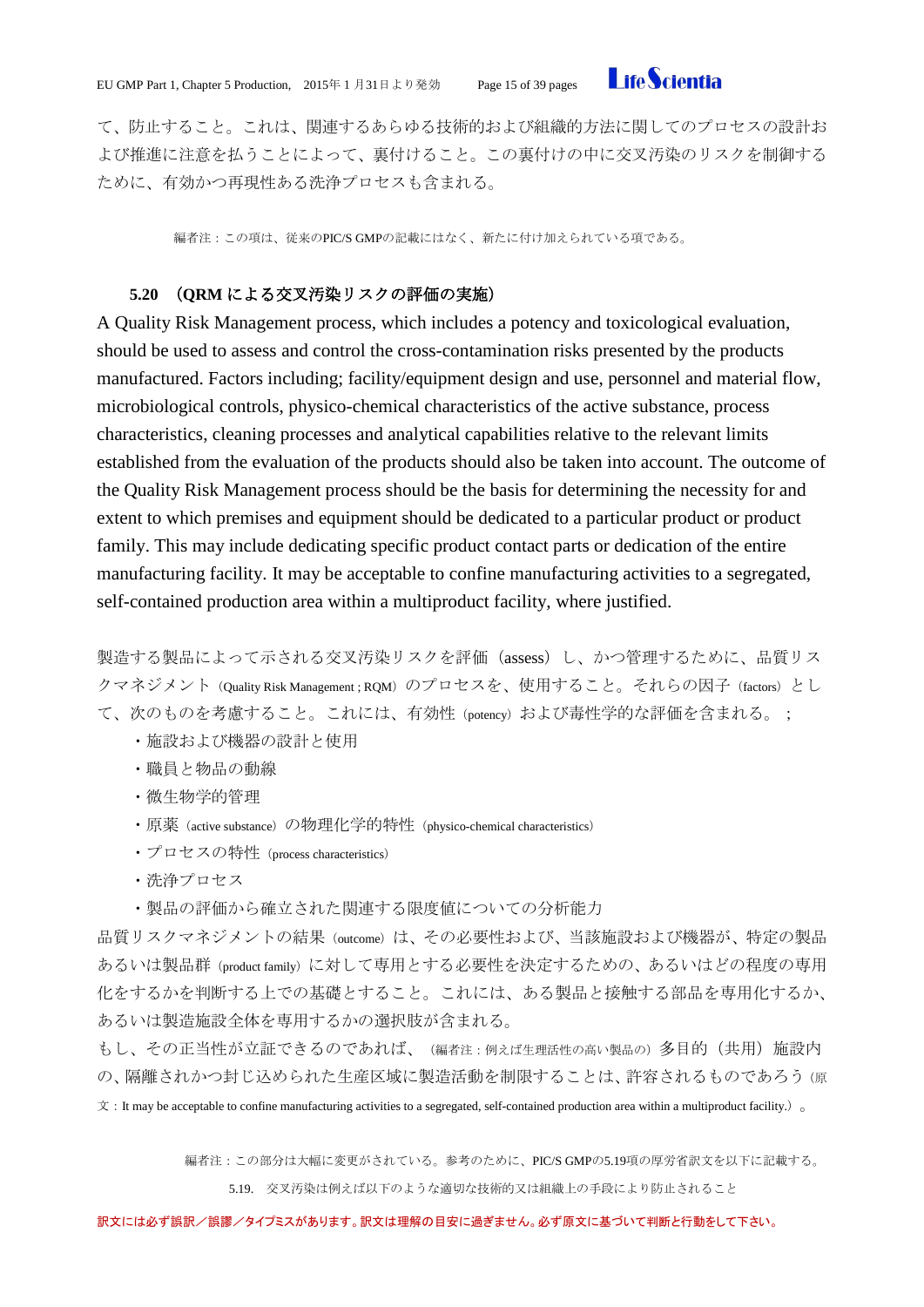

- a) 区分された区域での製造(ペニシリン類、生ワクチン、生菌製剤及びある種の他の生物学製剤のよう な製品に求められる)、又はキャンペーン生産(時間における分離)とそれに引き続いて行われる適 切な洗浄
- b) 適切なエアロック及び排気の提供
- c) 未処理又は不十分に処理された空気の循環又は再流入により引き起こされる汚染リスクの最小化
- d) 交叉汚染の特別なリスクを伴う製品が加工処理される区域内での保護衣の着用
- e) 有効でない装置の洗浄が交叉汚染の一般的な汚染源であるので、有効性が既知の洗浄及び脱汚染手順 の使用
- f) "閉鎖システム" を用いた製造
- g) 残留有無の試験及び装置への洗浄状態表示の使用

### **5.21** (交叉汚染防止のための品質リスクマネジメントの実施)

<span id="page-15-0"></span>The outcome of the Quality Risk Management process should be the basis for determining the extent of technical and organisational measures required to control risks for cross-contamination. These could include, but are not limited to, the following:

品質リスクマネジメントのプロセスの結果 (outcome of the Quality Risk Management process) を、交叉汚染のリス クを管理するために必要な技術的および組織的方法の程度を決定するための基礎とすること。それら には次のものが含まれるが、これに限定されるものではない。:

> 編者注:この項は、従来のPIC/S GMPの記載にはなく、新たに付け加えられている項である。PIC/S GMPに対応する 項目番号は、上記の項のコメントに掲げた5.19項および5.20項である。この5.20項の記述は、以下の通りで ある。

5.20. 交叉汚染を防止する手段及びそれらの有効性を定められた手順に従い定期的に確認すること

#### <span id="page-15-1"></span>**Technical Measures** (技術的方法)

i. Dedicated manufacturing facility (premises and equipment);

専用製造施設 (設備および機器);

ii. Self-contained production areas having separate processing equipment and separate heating, ventilation and air-conditioning (HVAC) systems. It may also be desirable to isolate certain utilities from those used in other areas;

個別の製造機器 (separate processing equipment) と個別のHVAC (heating, ventilation and air-conditioning) システ ムを持つ封じ込め(self-contained)の製造区域。また、その他の区域に使用する用役とは分離する ことが望ましい。;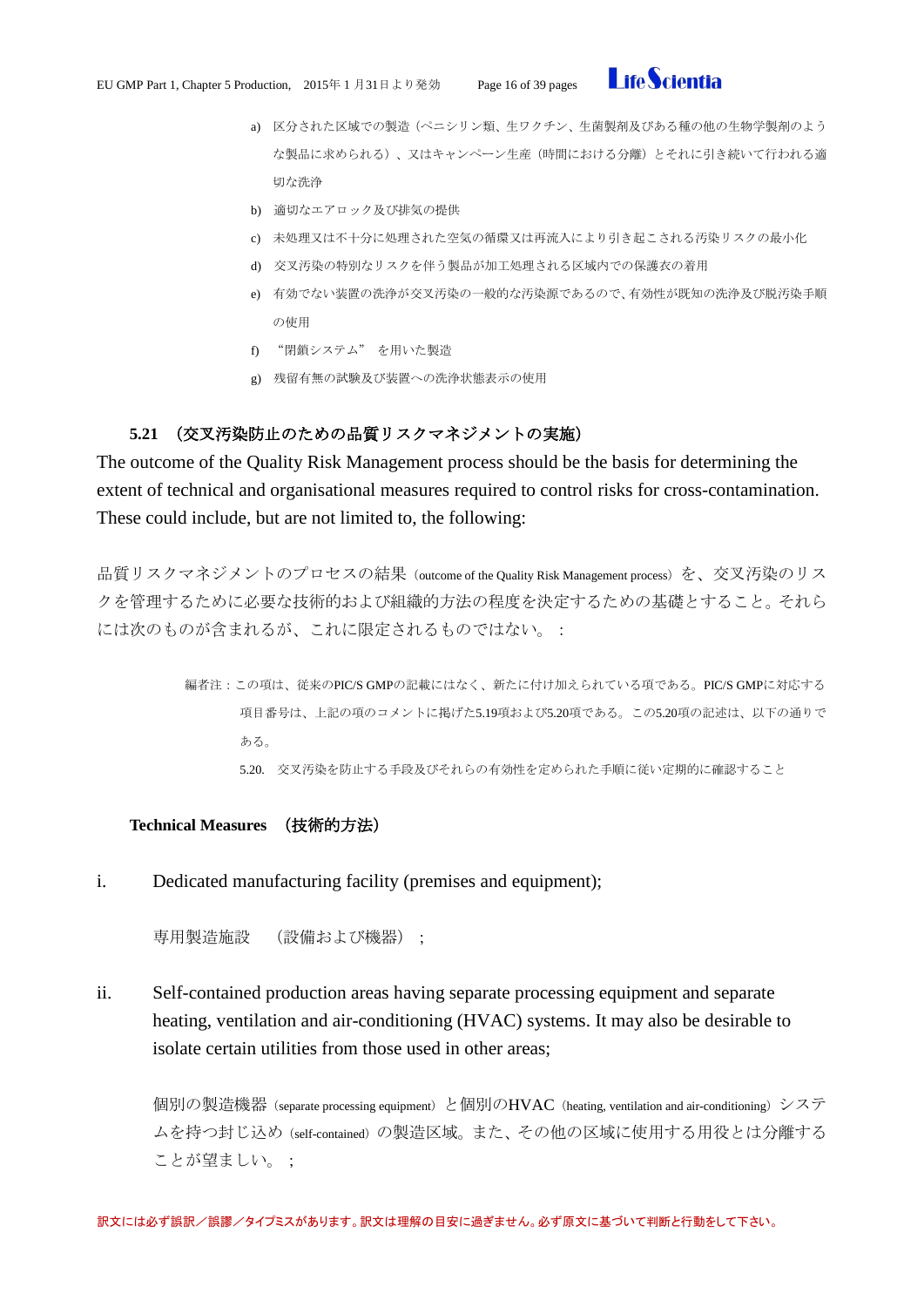

# iii. Design of manufacturing process, premises and equipment to minimize opportunities for cross-contamination during processing, maintenance and cleaning;

加工(processing)中、メンテナンス中、およびクリーニング中の交叉汚染を受ける機会を最小と するような製造プロセス、施設 (premises) および機器の設計;

iv. Use of "closed systems" for processing and material/product transfer between equipment;

加工(processing)および、機器間の原料/製品の輸送のための"closed systems"の使用

v. Use of physical barrier systems, including isolators, as containment measures;

封じ込めの方法 (containment measures) としての、アイソレータも含めた、物理的なバリア・シス テムの使用;

vi. Controlled removal of dust close to source of the contaminant e.g. through localised extraction;

汚染源に近接しての塵埃の制御された除去、例えば局所排気など;

vii. Dedication of equipment, dedication of product contact parts or dedication of selected parts which are harder to clean (e.g. filters), dedication of maintenance tools;

機器の専用化、製品接触部品の専用化、あるいは清浄化が困難な選定された部品(例えばフ ィルタ)の専用化、メンテナンス用のツール(工具類)の専用化

viii. Use of single use disposable technologies;

単回使用のディスポ―ザブル技術の使用;

ix. Use of equipment designed for ease of cleaning;

清浄化が容易となるように設計された機器(器具)の使用

x. Appropriate use of air-locks and pressure cascade to confine potential airborne contaminant within a specified area;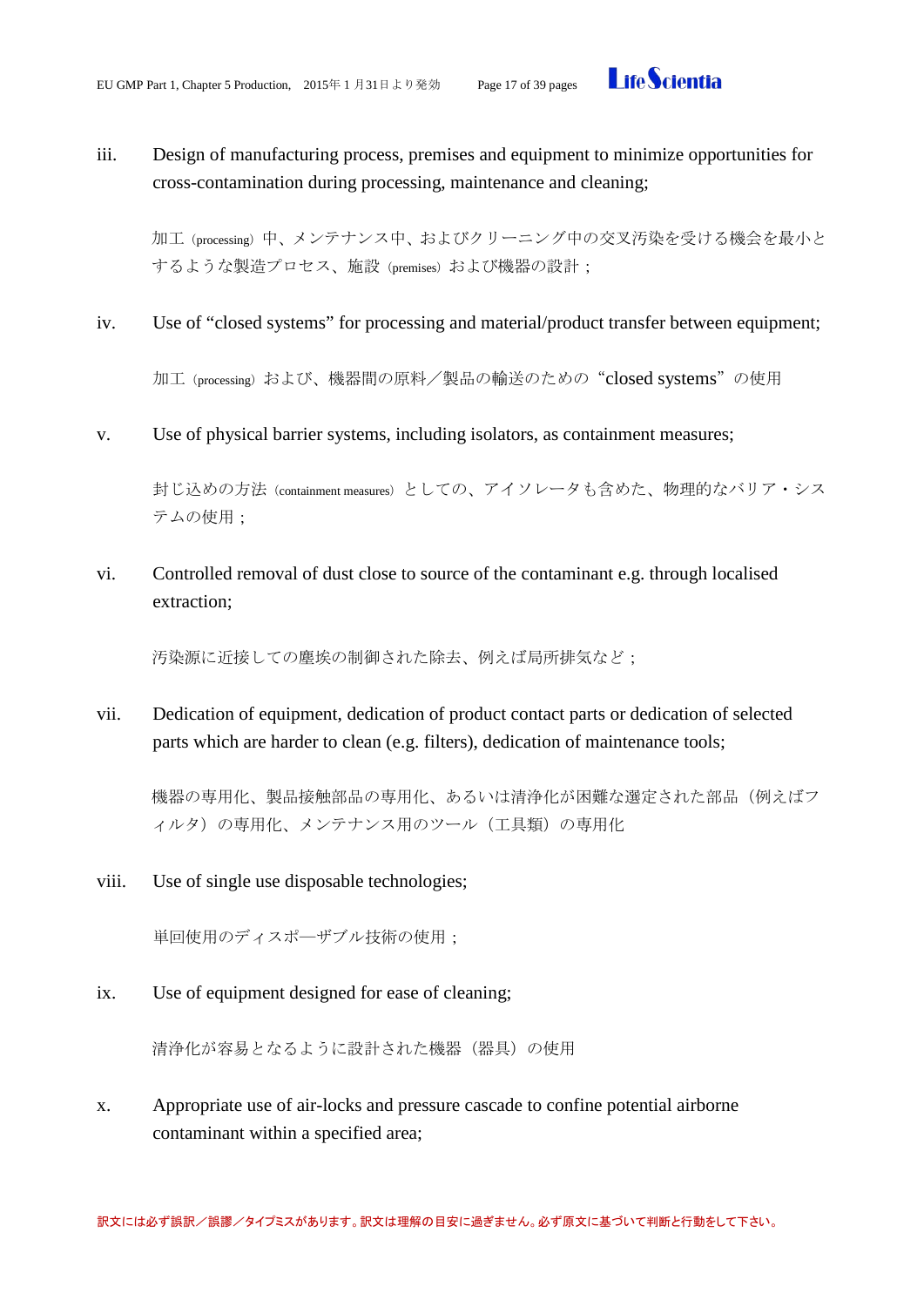

規定された区域内の可能性ある空中落下汚染物を制限 (confine) するための、エアロックおよび 室間差圧 (pressure cascade) の適正な使用;

xi. Minimising the risk of contamination caused by recirculation or re-entry of untreated or insufficiently treated air;

未処理の、あるいは処理不十分の空気の再循環や再流入が原因となる汚染リスクの最小化

xii. Use of automatic clean in place systems of validated effectiveness;

バリデートされた有効性を持つ自動的な定置洗浄(clean in place)システムの使用;

xiii. For common general wash areas, separation of equipment washing, drying and storage areas.

共用の一般的な洗浄区域 (common general wash areas) に対しては、洗浄、乾燥および保管区域の区分 (separation)

### <span id="page-17-0"></span>**Organisational Measures** (組織的な方法)

i. Dedicating the whole manufacturing facility or a self contained production area on a campaign basis (dedicated by separation in time) followed by a cleaning process of validated effectiveness;

製造施設全体 (whole manufacturing facility) を専用化するか、あるいはキャンペーンベース (その時点で は専用化されている;dedicated by separation in time)での封じ込め製造区域(self contained production area) とする(\*)。 \*:この場合、キャンペーン終了時に、有効性がバリデートされた洗浄プロセスを行う。

ii. Keeping specific protective clothing inside areas where products with high risk of cross-contamination are processed;

交叉汚染の高いリスクを持つ製剤を加工する区域内で、特定の保護衣を着用する

iii.Cleaning verification after each product campaign should be considered as a detectability tool to support effectiveness of the Quality Risk Management approach for products deemed to present higher risk;

各キャンペーン生産後の洗浄のベリフィケーションは、高いリスクが存在すると思われる製剤の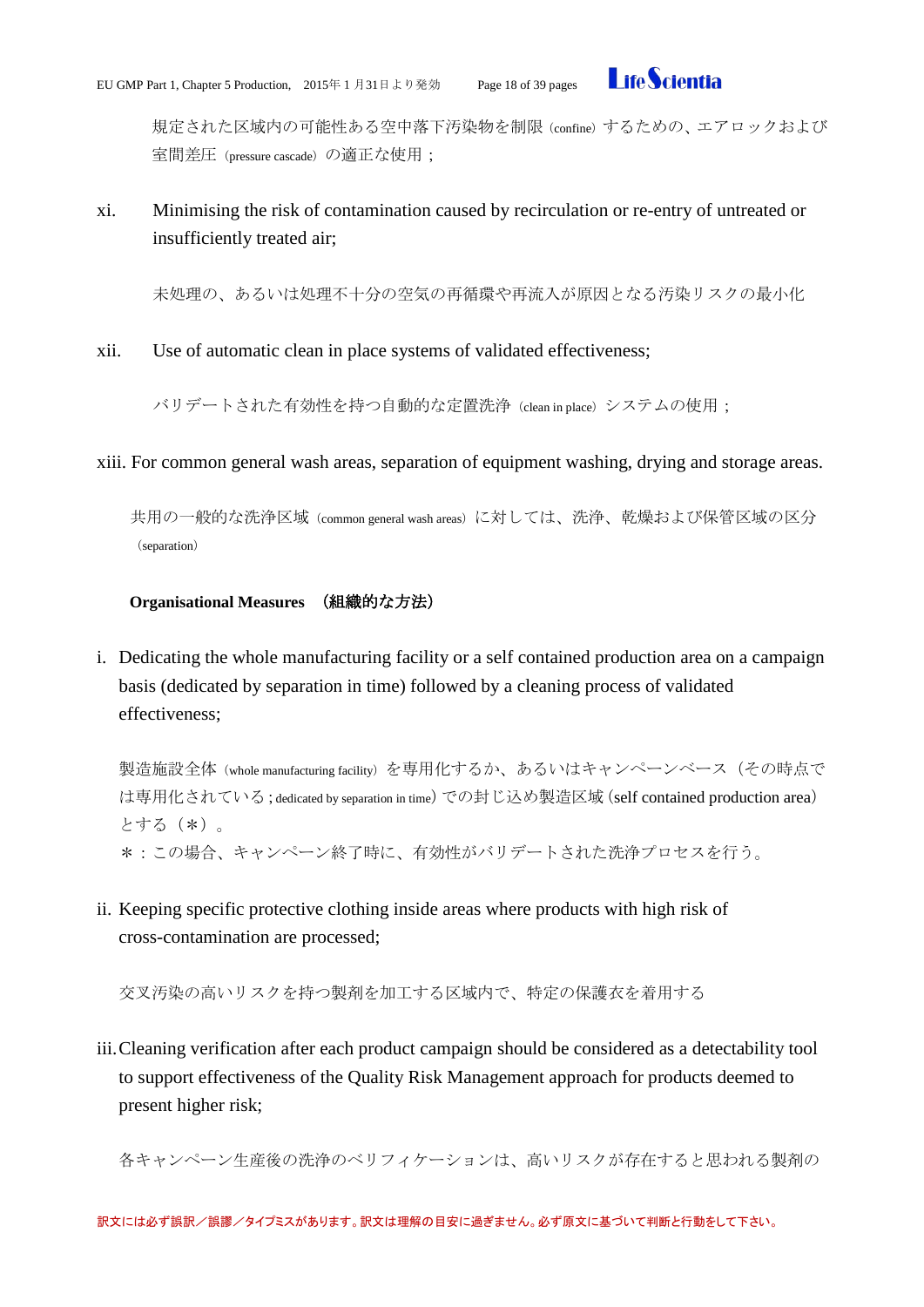

品質リスクマネジメントの有効性を裏付けるための検出可能性を持つツール (detectability tool) として 考えるべきである。

iv. Depending on the contamination risk, verification of cleaning of non-product contact surfaces and monitoring of air within the manufacturing area and/or adjoining areas in order to demonstrate effectiveness of control measures against airborne contamination or contamination by mechanical transfer;

汚染のリスクに応じて、製品非接触面の洗浄の確認と、製造区域 (manufacturing area) および (または) 隣接区域(adjoining areas)内の空気のモニタリング。これは、空中落下物質による汚染、および機械 的な移送(mechanical transfer)による汚染に対する管理方法の有効性を証明するためのものである。

v. Specific measures for waste handling, contaminated rinsing water and soiled gowning;

排水の取扱い、汚染したリンス水および汚れた着衣 (soiled gowning) についての特定な方法

v. Recording of spills, accidental events or deviations from procedures;

こぼした(spills)、事故があった、あるいは手順から逸脱があったことの記録

vi. Design of cleaning processes for premises and equipment such that the cleaning processes in themselves do not present a cross-contamination risk;

洗浄方法(cleaning processes)それ自体に交叉汚染リスクが存在しないような、施設および機器の洗浄 プロセスの設計

vii. Design of detailed records for cleaning processes to assure completion of cleaning in accordance with approved procedures and use of cleaning status labels on equipment and manufacturing areas;

承認された手順に従った清浄化の完了を保証するための清浄化手順の詳細な記録類のデザイン (設計)と、機器や製造区域への洗浄状態表示ラベル (cleaning status labels) の使用;

viii. Use of common general wash areas on a campaign basis;

キャンペーンをベースとした共通な一般的な洗浄区域の使用

ix. Supervision of working behaviour to ensure training effectiveness and compliance with the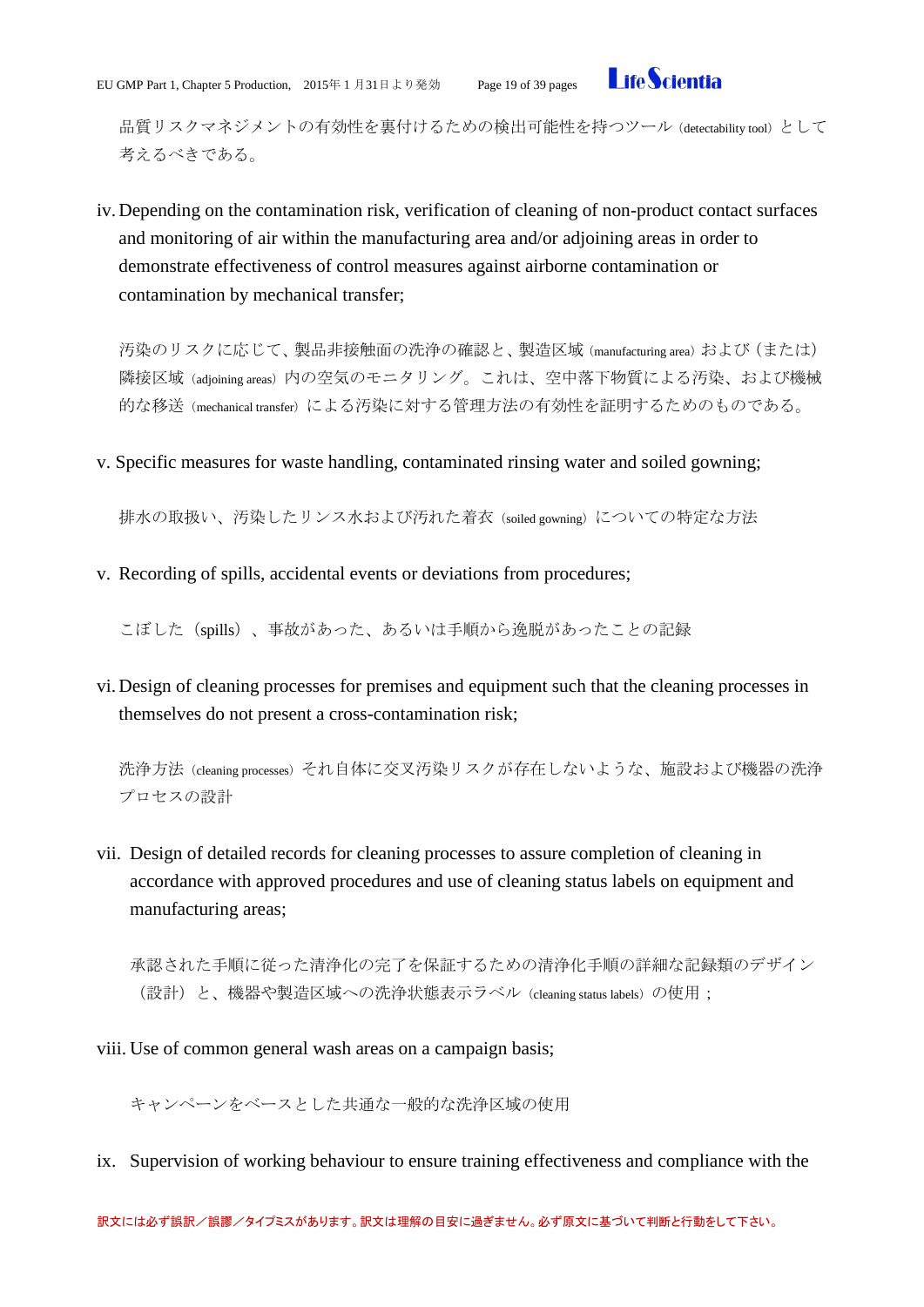

relevant procedural controls.

作業行動 (supervision of working behaviour) の監視。これは、トレーニングの有効性と、関連する手順上 の管理に従ったことを保証するためである。

# **5.22** (汚染防止方法と有効性の定期的なレビュー)

<span id="page-19-0"></span>Measures to prevent cross-contamination and their effectiveness should be reviewed periodically according to set procedures.

交叉汚染を防ぐ方法とその有効性を、設定された方法に従って定期的にレビューをすること。

<span id="page-19-2"></span><span id="page-19-1"></span>Validation (バリデーション)

# **5.23** (バリデーション調査の方法、結果および結論の記載)

Validation studies should reinforce Good Manufacturing Practice and be conducted in accordance with defined procedures. Results and conclusions should be recorded.

バリデーションはGMPを強化するものであり、規定された手順書に従い実施すること。結果及び結論 は記録すること。

編者注:この項は、PIC/S GMPの記載と同じであるため、厚労省訳文の当該5.21項を記載した。

# **5.24** (新規の方法の日常への取り込みにおける事前確認)

<span id="page-19-3"></span>When any new manufacturing formula or method of preparation is adopted, steps should be taken to demonstrate its suitability for routine processing. The defined process, using the materials and equipment specified, should be shown to yield a product consistently of the required quality.

新規の製造処方又は調製方法を採用する際は、それが日常の製造工程に適することを実証するための 段階を踏むこと。規定された原料及び装置を用いる特定の工程は、要求される品質の製品を恒常的に 製造することが示されること。

編者注:この項は、PIC/S GMPの記載と同じであるため、厚労省訳文の当該5.22項を記載した。

# <span id="page-19-4"></span>**5.25** (重大な変更へのバリデーションの実施)

Significant amendments to the manufacturing process, including any change in equipment or materials, which may affect product quality and/or the reproducibility of the process, should be validated.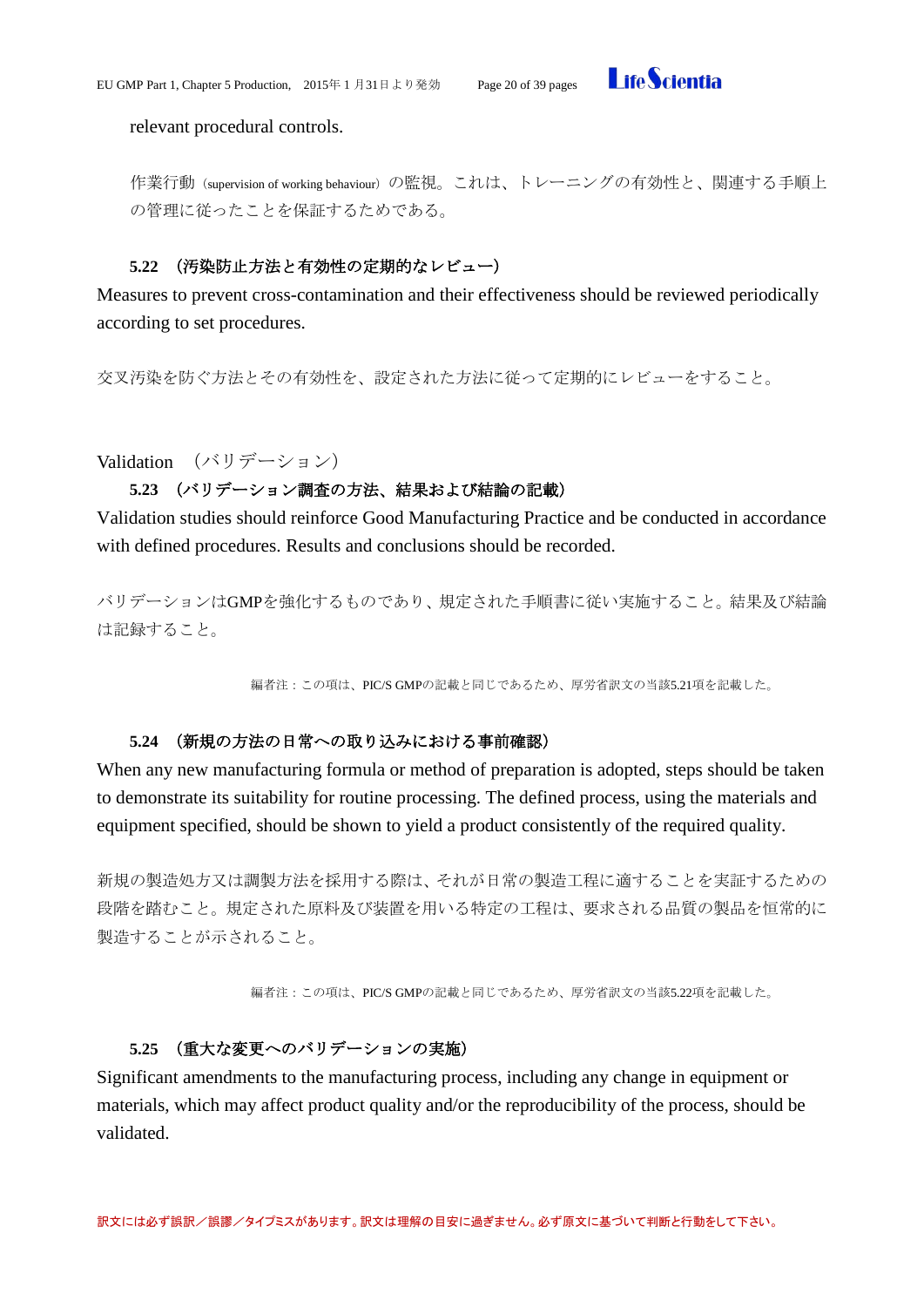

装置又は原料におけるいかなる変更も含め、製品品質及び/又は工程の再現性に影響を及ぼす可能性 がある製造工程への重大な変更についてはバリデーションを実施しなければならない

編者注:この項は、PIC/S GMPの記載と同じであるため、厚労省訳文の当該5.23項を記載した。

# **5.26** (欠陥があった場合に、それを検知できるような再バリデーションの実施)

<span id="page-20-0"></span>Processes and procedures should undergo periodic critical re-validation to ensure that they remain capable of achieving the intended results.

工程及び手順はそれらが所期の結果を達成する能力を維持していることを保証するため、定期的にク リティカルな(欠陥があった場合にそれが発見できるような)再バリデーションを受けること。

編者注:この項は、PIC/S GMPの記載と同じであるため、厚労省訳文の当該5.24項を記載した。

<span id="page-20-1"></span>Starting materials (出発原料)

#### **5.27** (サプライヤー管理と原料の製造業者からの直接購入)

<span id="page-20-2"></span>The selection, qualification, approval and maintenance of suppliers of starting materials, together with their purchase and acceptance, should be documented as part of the pharmaceutical quality system. The level of supervision should be proportionate to the risks posed by the individual materials, taking account of their source, manufacturing process, supply chain complexity and the final use to which the material is put in the medicinal product. The supporting evidence for each supplier / material approval should be maintained. Staff involved in these activities should have a current knowledge of the suppliers, the supply chain and the associated risks involved. Where possible, starting materials should be purchased directly from the manufacturer of the starting material.

出発原料のサプライヤーの選定、適格性評価、承認およびそのメンテは、その購入 (purchase) およ び受け入れ(acceptance)と共に、医薬品品質システム(pharmaceutical quality system)の一部として文書化する こと。監視のレベルは、その製品が有するリスクに比例したものとすること。リスクを考慮する事項 としては、次のようなものがある。;

- ・入手先(source)
- ・製造プロセス(manufacturing process)
- · サプライチェインの複雑さ (supply chain complexity)

・その物質を医薬品に使用する際の最終用途(final use to which the material is put in the medicinal product) 各サプライヤー/物品の承認を裏打ちする証拠を保持すること。この活動に従事するスタッフは、サ プライヤー、サプライチェイン、およびそれに伴われるリスクの最新の知識を持つこと。可能であれ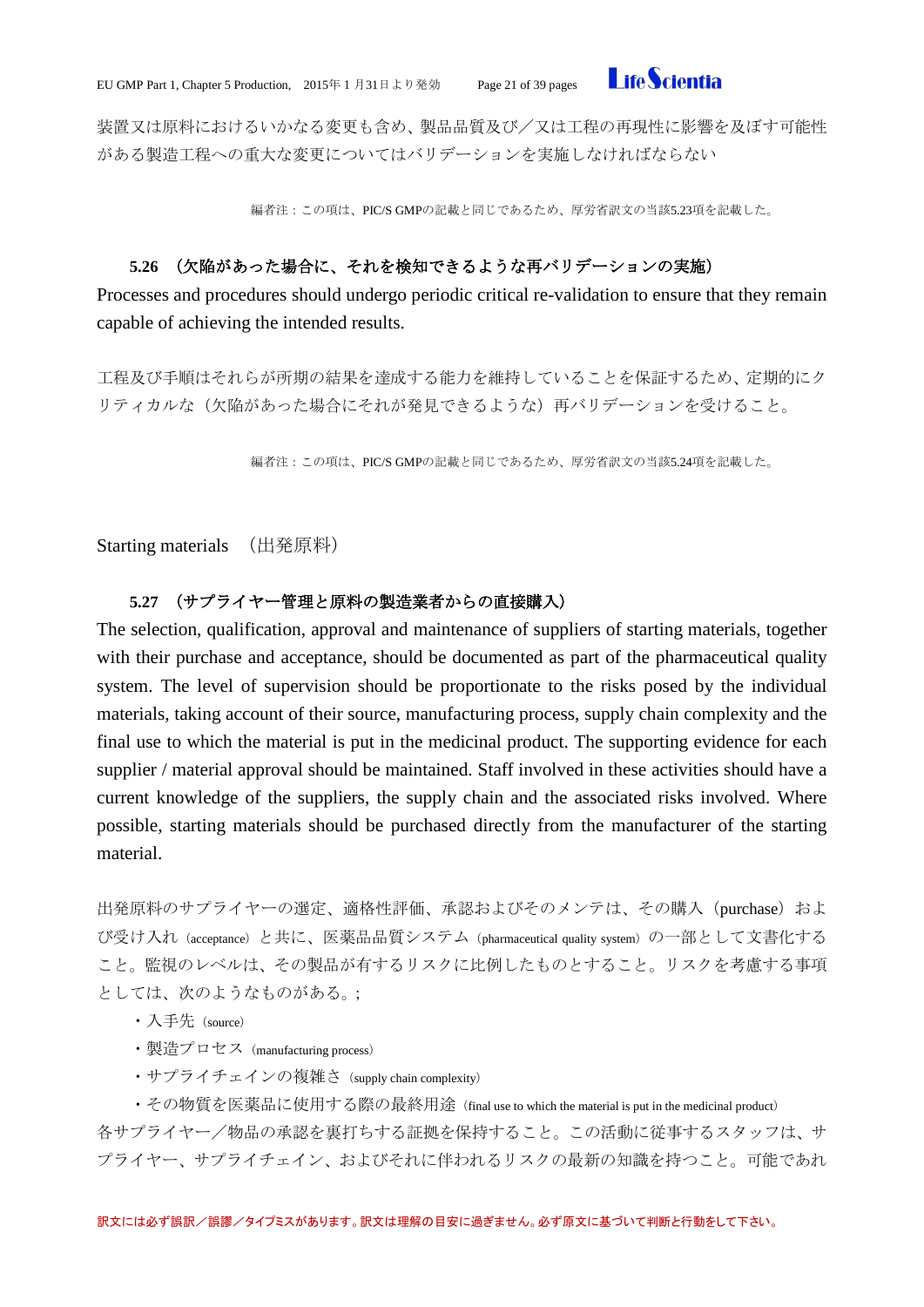

ば、出発原料は、その出発原料の製造業者から直接に購入すること。

編者注:この項は、PIC/S GMPのPart 1の中には見当たらない。

# **5.28** (品質合意書/規格の作成)

<span id="page-21-0"></span>The quality requirements established by the manufacturer for the starting materials should be discussed and agreed with the suppliers. Appropriate aspects of the production, testing and control, including handling, labelling, packaging and distribution requirements, complaints, recalls and rejection procedures should be documented in a formal quality agreement or specification.

出発原料の製造業者が確立した品質要求事項(quality requirements)を検討し、サプライヤーと合意するこ と。取扱い(handling)、表示(labelling)、包装および流通に係る要求(packaging and distribution requirements)、苦 情(complaints)、回収(recalls)および廃棄方法(rejection procedures)を含め、製造、試験および管理の適切な 性状 (appropriate aspects) は、正式な品質合意書(品質協定書)あるいは規格の形で文書化すること

編者注:この項は、PIC/S GMPのPart 1の中には見当たらない。

# **5.29** (原薬および添加剤のサプライヤーの承認とメンテ)

<span id="page-21-1"></span>For the approval and maintenance of suppliers of active substances and excipients, the following is required:

原薬(active substances)および添加剤(excipients)のサプライヤーの承認とメンテは、以下の事項が必要と される。;

編者注:この項は、PIC/S GMPのPart 1の中には見当たらない。GDP部分が主体を占めている。

<span id="page-21-2"></span>Active substances<sup>1</sup> (原薬)

1: Specific requirements apply to the importation of active substances to be used in the manufacture of medicinal products for human use in article 46b of Directive 2001/83/EC.

規格面での要求は、Directive 2001/83/ECのarticle 46bにある "the manufacture of medicinal products for human use"に おいて、使用される原薬の輸入に適用される。

Supply chain traceability should be established and the associated risks, from active substance starting materials to the finished medicinal product, should be formally assessed and periodically verified. Appropriate measures should be put in place to reduce risks to the quality of the active substance.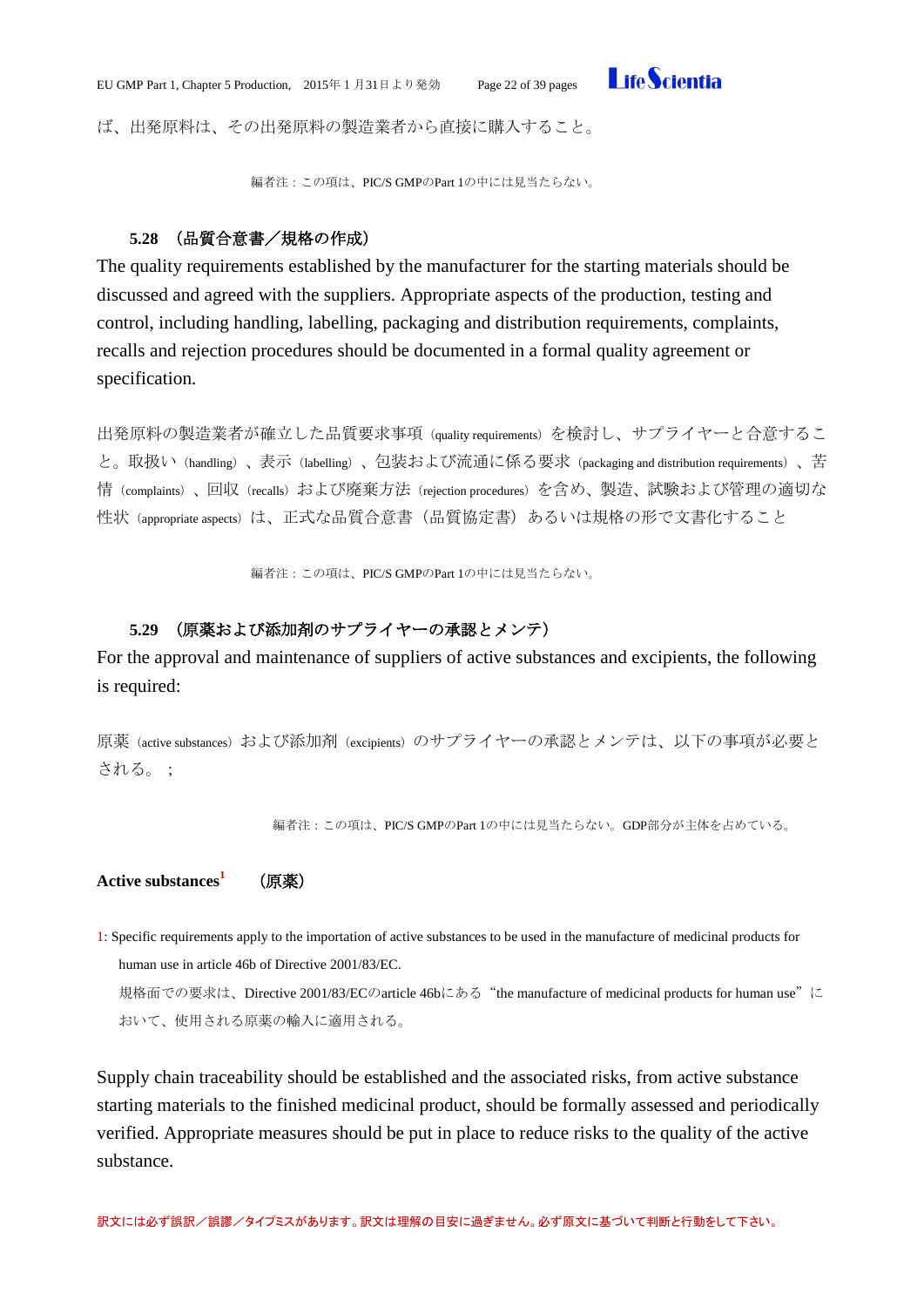

サプライチェインのトレーサビリティを確立すること。そして原薬の出発原料から最終製品までの関 連するリンクを、正式に評価し、かつ定期的に確認を行うこと。原薬の品質へのリスクを低減するた めに、適切な方法をとること。

The supply chain and traceability records for each active substance (including active substance starting materials) should be available and be retained by the EEA based manufacturer or importer of the medicinal product.

サプライチェインと各原薬に対するトレーサビリティの記録(原薬の出発原料も含む)は、何時でも 参照可能として、医薬品のEEA域内の製造業者 (EEA based manufacturer) あるいは輸入業者が保管すること。

Audits should be carried out at the manufacturers and distributors of active substances to confirm that they comply with the relevant good manufacturing practice and good distribution practice requirements. The holder of the manufacturing authorisation shall verify such compliance either by himself or through an entity acting on his behalf under a contract. For veterinary medicinal products, audits should be conducted based on risk.

原薬の製造業者および流通業者(distributors)に監査を実施すること。これは、それらの業者が、関連す るGMPおよびGDPの要求に従っていることを確認するためである。製造承認の保持者(holder of the manufacturing authorisation)は、保持者自身か、あるいは実務権限 (entity acting)を委託した代理者により (through an entity acting on his behalf under a contract)、その遵守を確認すること。動物用医薬品に関しては、監査はリス クベースでおこなうこと。

Audits should be of an appropriate duration and scope to ensure that a full and clear assessment of GMP is made; consideration should be given to potential cross- contamination from other materials on site. The report should fully reflect what was done and seen on the audit with any deficiencies clearly identified. Any required corrective and preventive actions should be implemented.

監査は、GMPの十分かつ明確な評価がなされていることを保証できるような、適切な範囲と期間にわ たっておこなうこと。;考慮すべき事項は、その製造所での他の物質(materials)からの交叉汚染の可 能性である。その報告書には、その監査で何を行い、どのような欠陥が明確に特定されたかを、十分 に反映させること。必要とされる如何なる是正・予防措置も、これを実行する。

Further audits should be undertaken at intervals defined by the quality risk management process to ensure the maintenance of standards and continued use of the approved supply chain.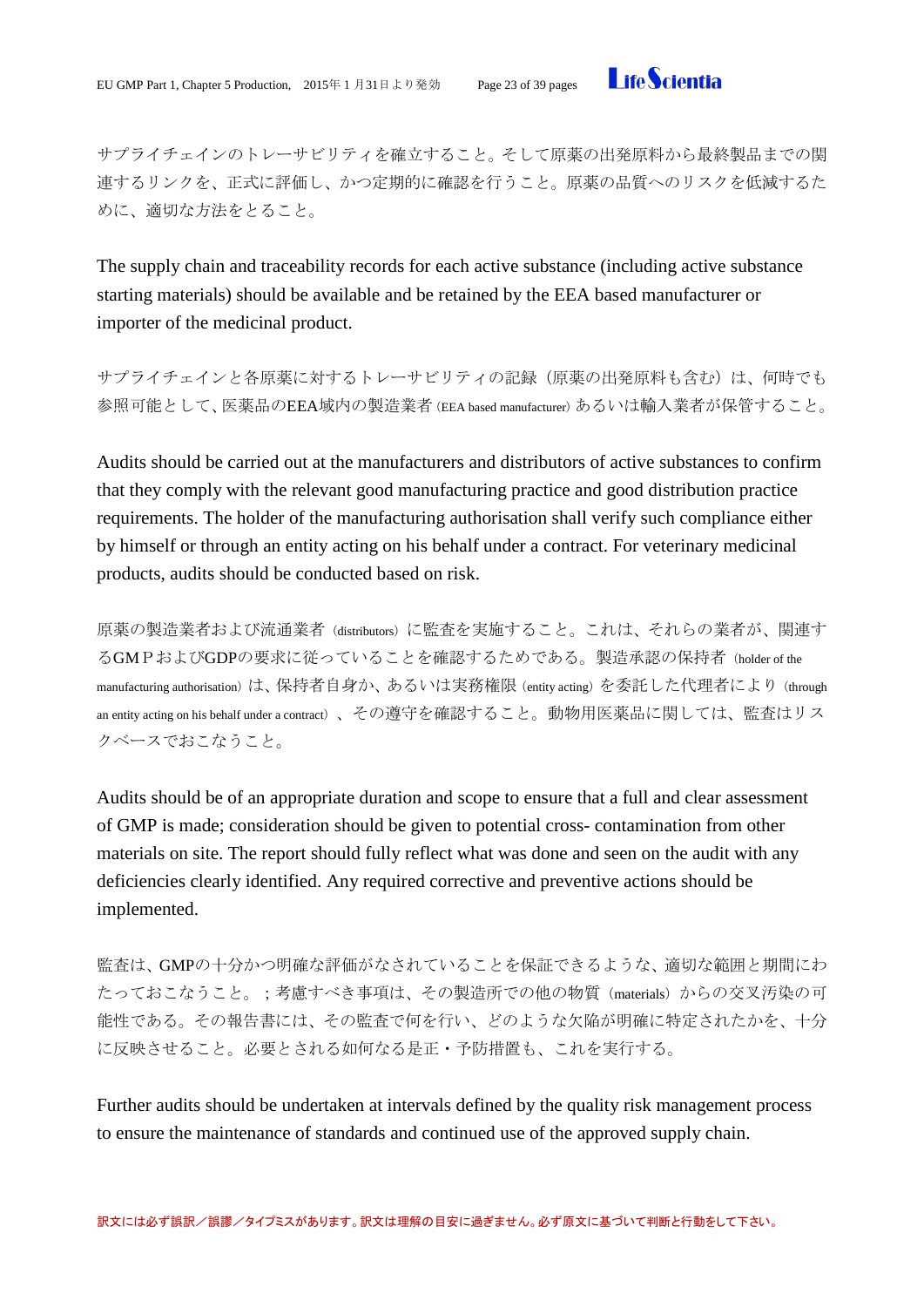

基準(standards)の維持と、承認済のサプライチェインの引き続く使用を保証するために、品質リスク マネジメントのプロセスによって規定された間隔で、更なる監査を行うこと

# <span id="page-23-0"></span>**Excipients** (添加剤;賦形剤)

Excipients and excipient suppliers should be controlled appropriately based on the results of a formalised quality risk assessment in accordance with the European Commission 'Guidelines on the formalised risk assessment for ascertaining the appropriate Good Manufacturing Practice for excipients of medicinal products for human use'.

添加剤および添加剤のサプライヤーは、欧州委員会(European Commission)の'Guidelines on the formalised risk assessment for ascertaining the appropriate Good Manufacturing Practice for excipients of medicinal products for human use' に従って、フォーマットで定められた品質リスク評価(formalised quality risk assessment) の結果に基づいて、適正に管理を行うこと。

# **5.30** (各配送におけるチェック事項)

<span id="page-23-1"></span>For each delivery of starting material the containers should be checked for integrity of package, including tamper evident seal where relevant, and for correspondence between the delivery note, the purchase order, the supplier's labels and approved manufacturer and supplier information maintained by the medicinal product manufacturer. The receiving checks on each delivery should be documented.

出発原料の各配送 (each delivery) のために、各容器をチェックすること。容器の完全性(関連する場合 は、tamper evident seal;不正開封防止シールを含む)、および配達受領書(delivery note)、注文書(purchase order)、サプライヤーのラベルと承認された製造業者、および医薬品製造業者が維持しているサプライ ヤーの情報をチェックすること。各配送での受け取りチェック (receiving checks) は、これを文書化する こと。

# **5.31** (同時入荷複数バッチへの対応)

<span id="page-23-2"></span>If one material delivery is made up of different batches, each batch must be considered as separate for sampling, testing and release.

もし、ある一つの物品の配送が、異なったバッチから構成されているのであれば、その各バッチを、 個別に、サンプリングし、試験し、そして出庫(release)することを考えなければならない。

# **5.32** (保管区域における出発原料の表示)

<span id="page-23-3"></span>Starting materials in the storage area should be appropriately labelled (see section 13). Labels should bear at least the following information: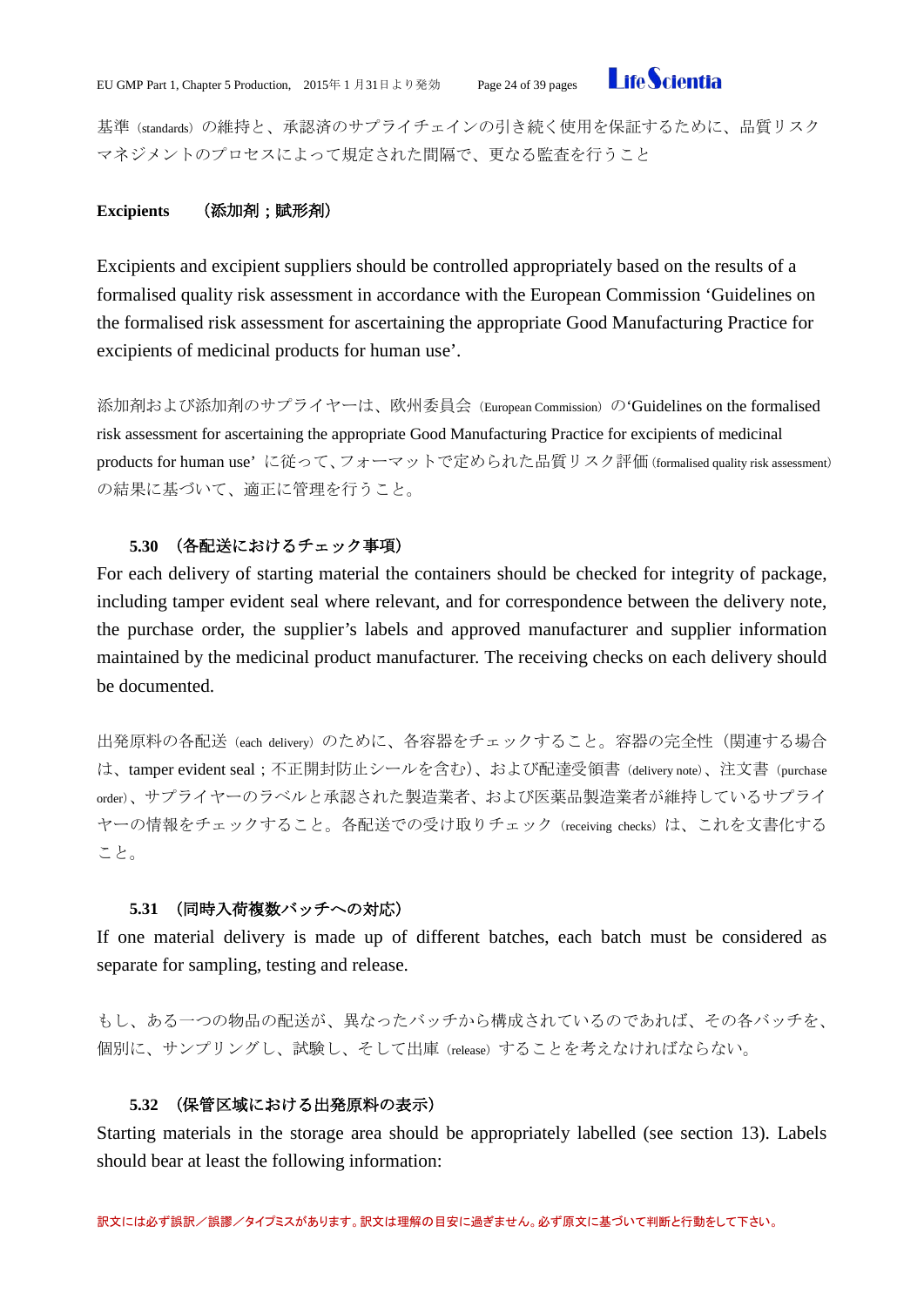

保管区域における出発原料は、適正に表示をする(section 13 参照)こと。ラベルは、少なくても以 下の情報を記載すること。:

i. The designated name of the product and the internal code reference where applicable;

製品の指定された名称(designated name)および、該当する場合は内部のコード参照(internal code reference);

ii. A batch number given at receipt;

受取時のバッチ番号;

iii.Where appropriate, the status of the contents (e.g. in quarantine, on test, released, rejected);

該当する場合は、内容物の状態(すなわち、隔離中、試験中、出庫済、廃棄処置)

iv.Where appropriate, an expiry date or a date beyond which retesting is necessary.

該当する場合は、有効期限日 (expiry date)、あるいは再試験が必要となる期限の日付 (a date beyond which retesting)が必要である。

# When fully computerised storage systems are used, all the above information need not necessarily be in a legible form on the label.

充分にコンピュータ化された保管システムが使用されている場合は、上述の全ての情報は、ラベル上 で判読可能な形で表示をする必要性はない。

> 編者注:上記の下線部の記載は、幾つかの単語が追加されているが、PIC/S GMPの記載とほぼ同じである。参考 のために、厚労省訳文記載の当該5.30項の原文と訳文を記載した。 When fully computerised storage are used, all the above information should not necessarily be in a legible form on the label. 保存が完全にコンピュータ化されている場合、上記の全ての情報がかならずしもラベル上に表示されな くても良い。

# <span id="page-24-0"></span>**5.33** (各容器の内容物の特定と、サンプル抜き取り容器の特定)

There should be appropriate procedures or measures to assure the identity of the contents of each container of starting material. Bulk containers from which samples have been drawn should be identified (see Chapter 6).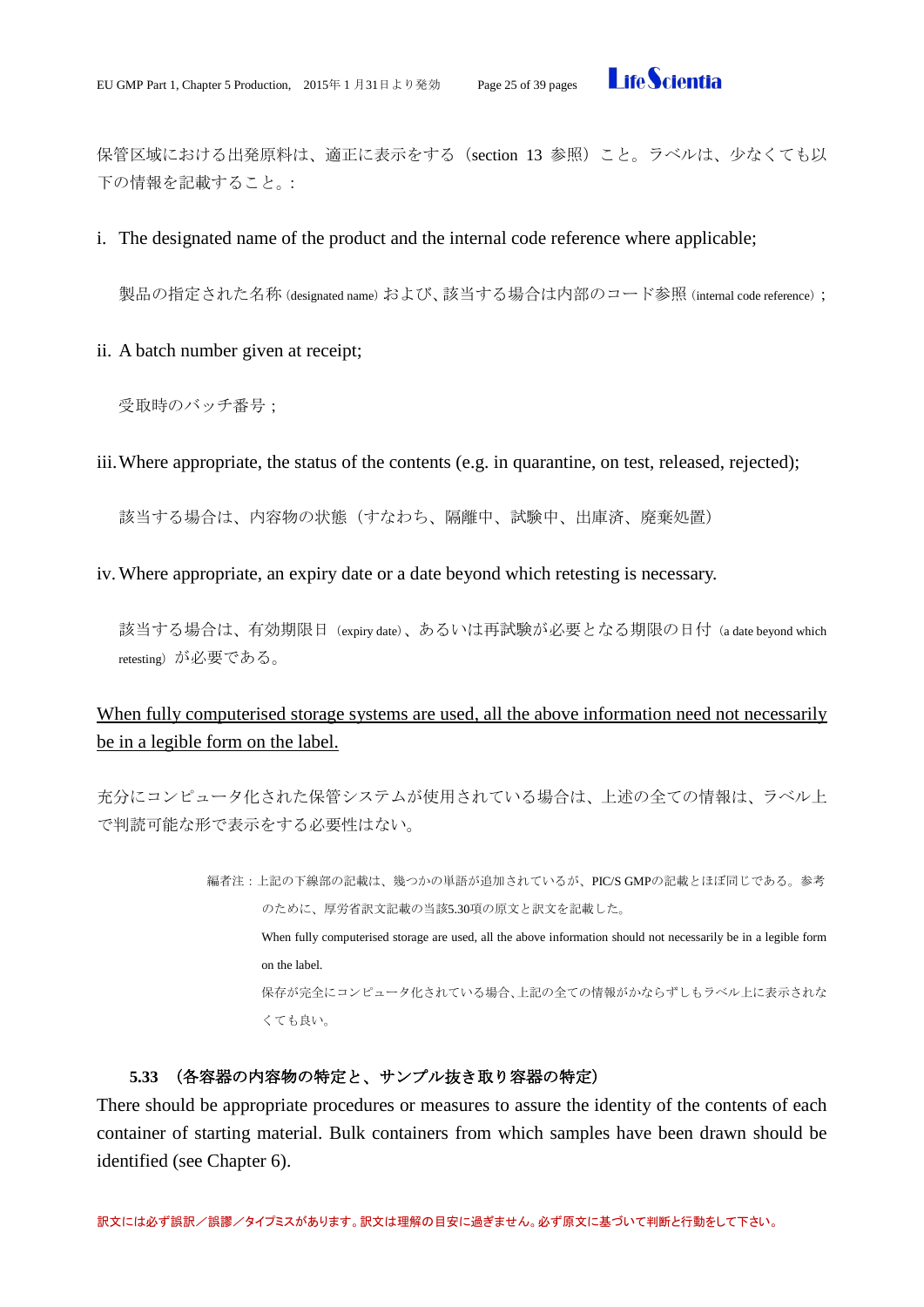

出発原料の各容器の内容物の同一性を保証する適切な手順または手段があること。サンプルが採取さ れたバルク容器は特定されること(第6章参照)。

編者注:この項は、PIC/S GMPの記載と同じであるため、厚労省訳文の当該5.30項を記載した。

#### **5.34** (使用可能な出発原料の条件)

<span id="page-25-0"></span>Only starting materials which have been released by the Quality Control department and which are within their retest period should be used.

品質管理部門により出庫可と判定されており、かつ有効期間内の出発原料のみが使用されること。

編者注:この項は、PIC/S GMPの記載と同じであるため、厚労省訳文の当該5.31項を記載した。 参考までの他の訳文を以下に示す。; Quality Control 部門が出庫し、かつリテスト期限内にある出発原料のみが、使用されること。

# **5.35** (出発原料の試験の責任所在と、業者成績書の利用)

<span id="page-25-1"></span>Manufacturers of finished products are responsible for any testing of starting materials<sup>2</sup> as described in the marketing authorisation dossier. They can utilise partial or full test results from the approved starting material manufacturer but must, as a minimum, perform identification testing<sup>3</sup> of each batch according to Annex 8.

最終製品の製造業者は、製造承認申請添付資料(marketing authorisation dossier)に述べられている所の出発原 料 $^2$ の試験に責任を有すること。この試験では、承認済の出発原料製造業者からの試験結果の一部あ るいは全てを利用することが出来るが、Annex 8 に従って、少なくても、各バッチの確認試験<sup>3</sup>を行 うこと。

- 2: A similar approach should apply to packaging materials as stated in section 5.45. section 5.45 に述べられているのと同様のアプローチを包装業者に適用すること。
- 3 Identity testing of starting materials should be performed according to the methods and the specifications of the relevant marketing authorisation dossier.

出発原料の確認試験 (identity testing) は、関係する承認申請添付資料 (relevant marketing authorisation dossier) の記載の方法と聞かうに従って行うこと。

編者注:この項は、PIC/S GMP の記載にない、新たな項である。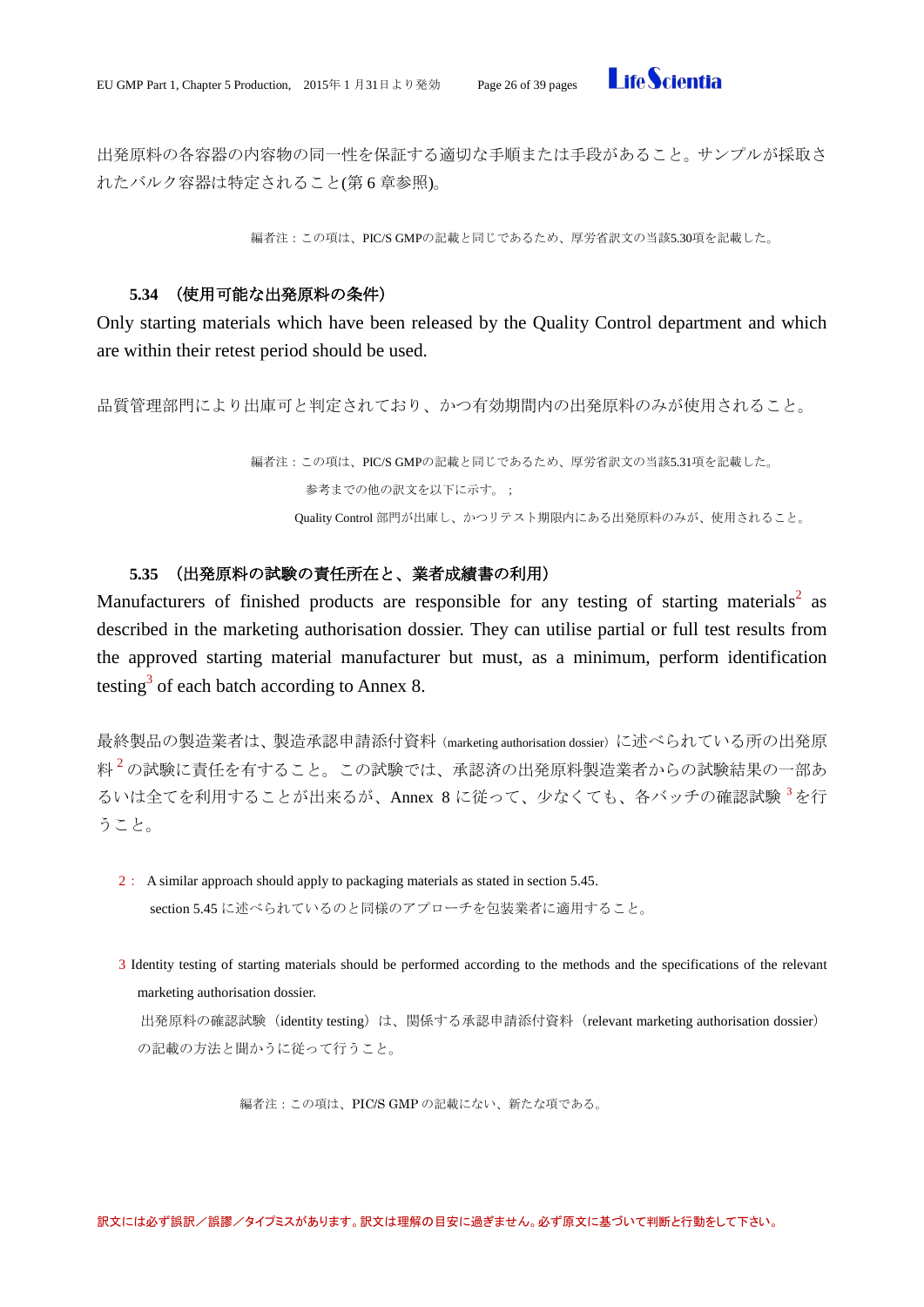

# **5.36** (外部委託する場合の前提条件)

<span id="page-26-0"></span>The rationale for the outsourcing of this testing should be justified and documented and the following requirements should be fulfilled:

この試験を外部委託する理論的根拠 (rationale) は、その正当性を述べて (be justified) 文書化し、以下の要 求事項の全てを満たすこと:

編者注:この項は、PIC/S GMP の記載にない、新たな項である。

i. Special attention should be paid to the distribution controls (transport, wholesaling, storage and delivery) in order to maintain the quality characteristics of the starting materials and to ensure that test results remain applicable to the delivered material;

流通管理 (distribution controls) (移送 (transport)、卸売り (wholesaling)、保管 (storage) および配送 (delivery)) に、特別な注意を払うこと。これは、出発原料の品質特性を維持し、試験結果が配送後の当該物 品にもまだ適用可能であるようにするためである。

ii. The medicinal product manufacturer should perform audits, either itself or via third parties, at appropriate intervals based on risk at the site(s) carrying out the testing (including sampling) of the starting materials in order to assure compliance with Good Manufacturing Practice and with the specifications and testing methods described in the marketing authorisation dossier;

医薬品の製造業者は、製造業者自身で、あるいは第三者により、適当な間隔で、監査を行うこと。 その間隔は、出発原料の試験(サンプリングを含む)を行うサイト(単数または複数)でのリス クに基づいて行う。これは、GMP を遵守と、承認申請添付資料に述べられている規格と試験方法 を遵守していることを保証するためである。

iii. The certificate of analysis provided by the starting material manufacturer/supplier should be signed by a designated person with appropriate qualifications and experience. The signature assures that each batch has been checked for compliance with the agreed product specification unless this assurance is provided separately;

出発原料の製造業者/サプライヤーによって提供される試験成績書 (certificate of analysis) は、指名さ れた職員(designated person)の署名があること。この職員は適切な適格性評価を受け、かつ経験を持 つこと。その署名は、この保証が別々に提供されたものでない限り、合意された製品規格(agreed product specification)の遵守のチェックがされていることを保証するものである。;

iv. The medicinal product manufacturer should have appropriate experience in dealing with the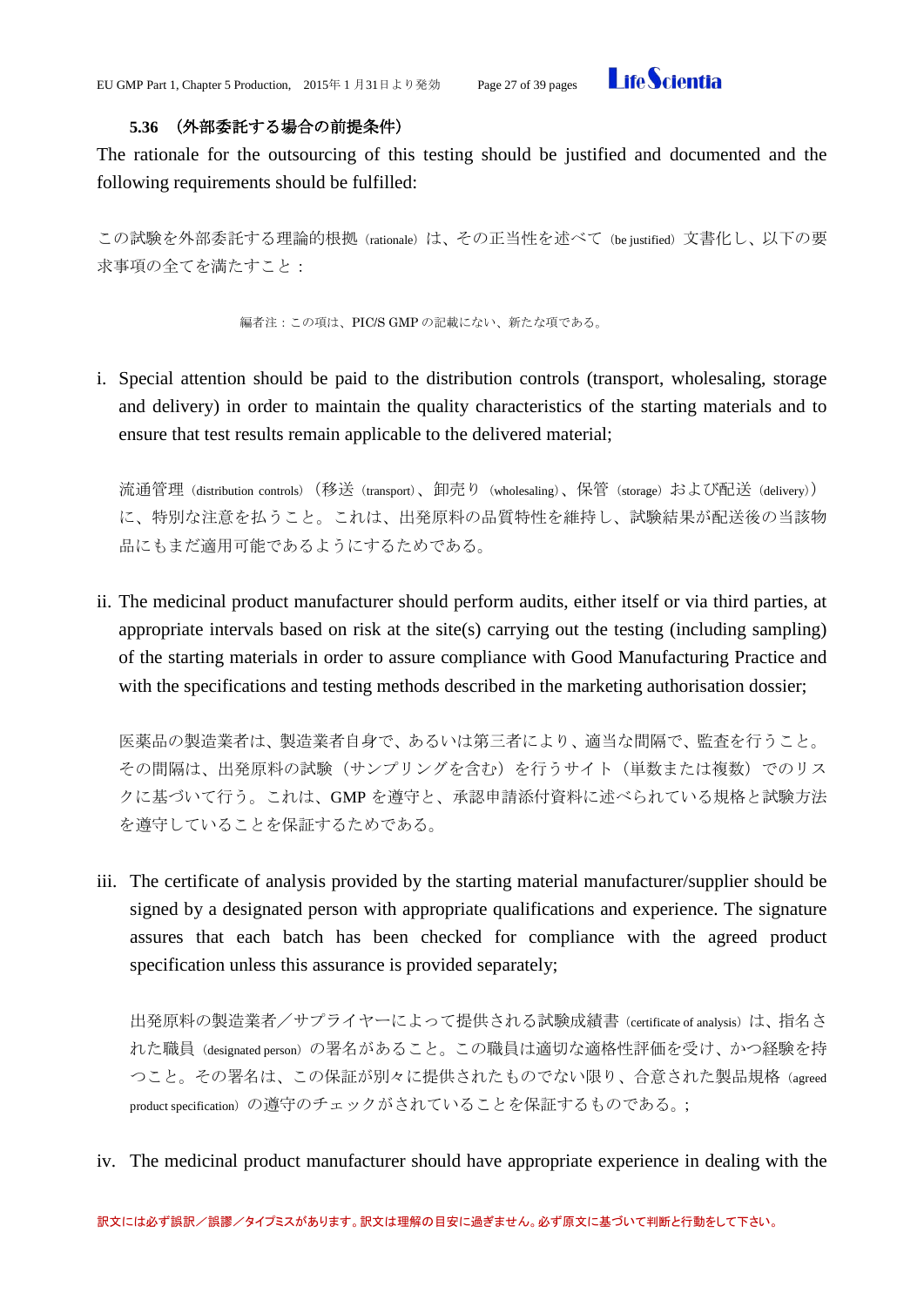

starting material manufacturer (including experience via a supplier) including assessment of batches previously received and the history of compliance before reducing in-house testing. Any significant change in the manufacturing or testing processes should be considered;

医薬品製造業者は、出発原料の製造業者に対処した適切な経験(サプライヤーを通しての経験も 含まれる)を持つこと。この経験には、以前に受領したバッチの評価および、自家試験を減らす 前の経験が含まれる。製造プロセスおよび試験プロセスの如何なる重大な変更(any significant change) も、それを十分に考えること。;

v. The medicinal product manufacturer should also perform (or via a separately approved contract laboratory) a full analysis at appropriate intervals based on risk and compare the results with the material manufacturer or supplier's certificate of analysis in order to check the reliability of the latter. Should this testing identify any discrepancy then an investigation should be performed and appropriate measures taken. The acceptance of certificates of analysis from the material manufacturer or supplier should be discontinued until these measures are completed.

医薬品の製造業者は、適当な間隔でのフルの試験(full analysis)を行うこと。「適当な間隔」とは、 リスクに基づくこと。このフルの試験は、医薬品の製造業者の製造業者自身が行わずに、別の承 認済の委託ラボが行うことでもよい。その原料の製造業者あるいはサプライヤーの試験成績書と、 医薬品製造業者が行った分析の結果を比較して、その(原料の製造業者あるいはサプライヤーの) 信頼性をチェックすること。この試験を行い、如何なる差異(any discrepancy)も特定し、調査を行 い、適切な措置を講じること。この措置が完了するまでは、出発原料の製造業者あるいはサプラ イヤーからの試験成績書(certificates of analysis)の受入を中断すること。

# **5.37** (原料の小分け作業者の要件)

<span id="page-27-0"></span>Starting materials should only be dispensed by designated persons, following a written procedure, to ensure that the correct materials are accurately weighed or measured into clean and properly labelled containers.

出発原料は、正しい原料が清潔で適切にラベル表示された容器に正確に秤量又は計量されることを保 証するため、指定された者のみにより文書化された手順に従い払い出されること。

> 編者注:この項は、PIC/S GMPの記載と同一である。したがって、上記の訳文は厚労省の訳文の該当 する5.32項の記載を記入した。

### **5.38** (小分け秤量した原料の二重チェック)

<span id="page-27-1"></span>Each dispensed material and its weight or volume should be independently checked and the check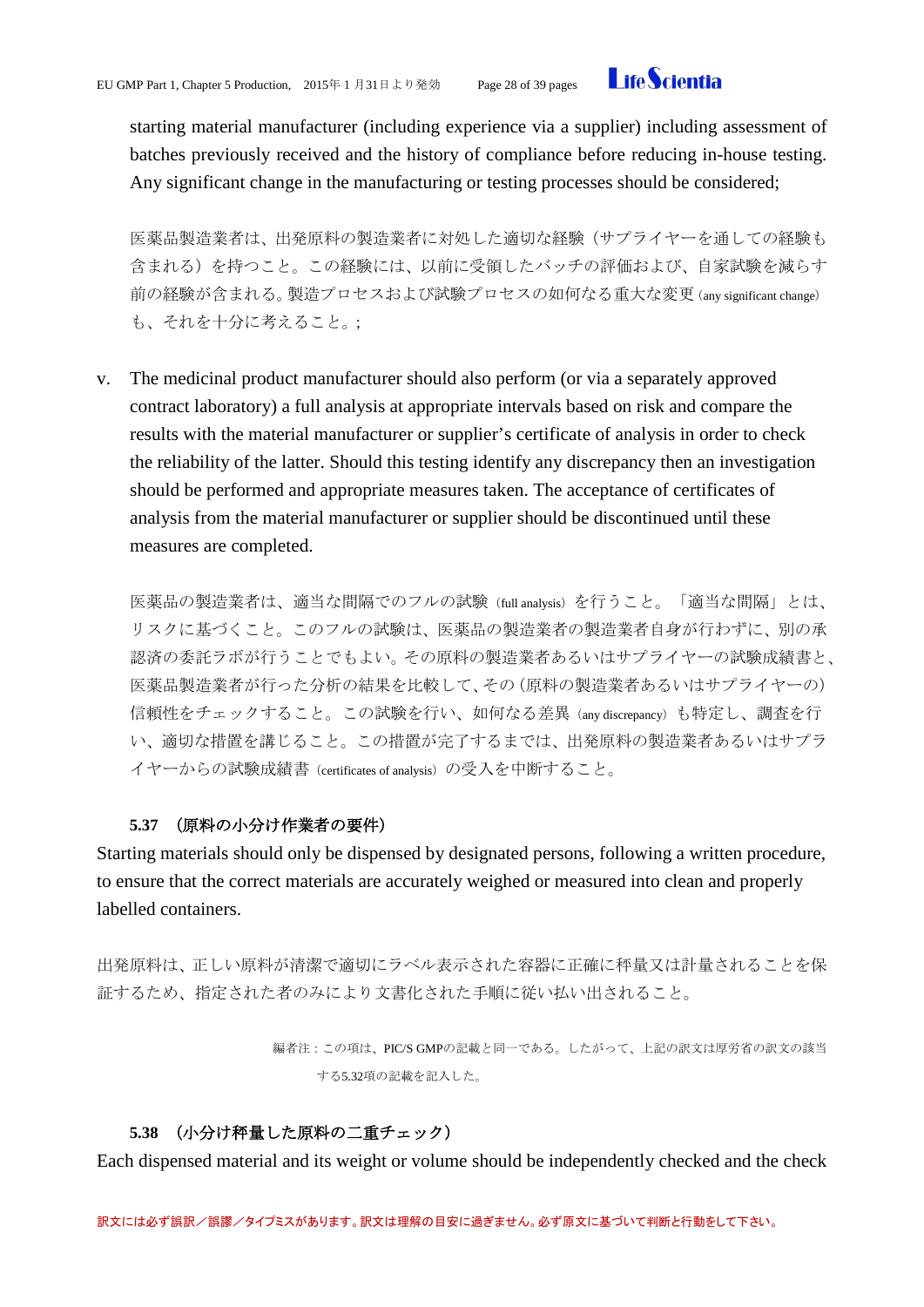

recorded.

払い出された各原料は、その重量又は容量を含めて独立して確認され、またその確認が記録されるこ と。

> 編者注:この項は、PIC/S GMPの記載と同一である。したがって、上記の訳文は厚労省の訳文の該当 する5.33項の記載を記入した。

# **5.39** (小分済の原料の)

<span id="page-28-0"></span>Materials dispensed for each batch should be kept together and conspicuously labelled as such.

各バッチのために払い出された原料は一緒に保管され、またそのことが目立つようにラベル表示され ること。

> 編者注:この項は、PIC/S GMPの記載と同一である。したがって、上記の訳文は厚労省の訳文の該当 する5.34項の記載を記入した。

<span id="page-28-1"></span>Processing operations: intermediate and bulk products (加工作業:中間およびバルクの製品)

# **5.40** (製造作業前のクリアランス確認)

<span id="page-28-2"></span>Before any processing operation is started, steps should be taken to ensure that the work area and equipment are clean and free from any starting materials, products, product residues or documents not required for the current operation.

いかなる工程作業も開始する前に、作業区域及び装置は清浄で、また現在の作業に必要のない、出発 原料、製品、製品の残留物又は文書もないことを保証するステップが取られること。

> 編者注:この項は、PIC/S GMPの記載と同一である。したがって、上記の訳文は厚労省の訳文の該当 する5.35項の記載を記入した。

# **5.41** (中間製品およびバルク製品の保管)

<span id="page-28-3"></span>Intermediate and bulk products should be kept under appropriate conditions.

中間製品及びバルク製品は適切な条件下で保管されること。

編者注:この項は、PIC/S GMPの記載と同一である。したがって、上記の訳文は厚労省の訳文の該当 する5.36項の記載を記入した。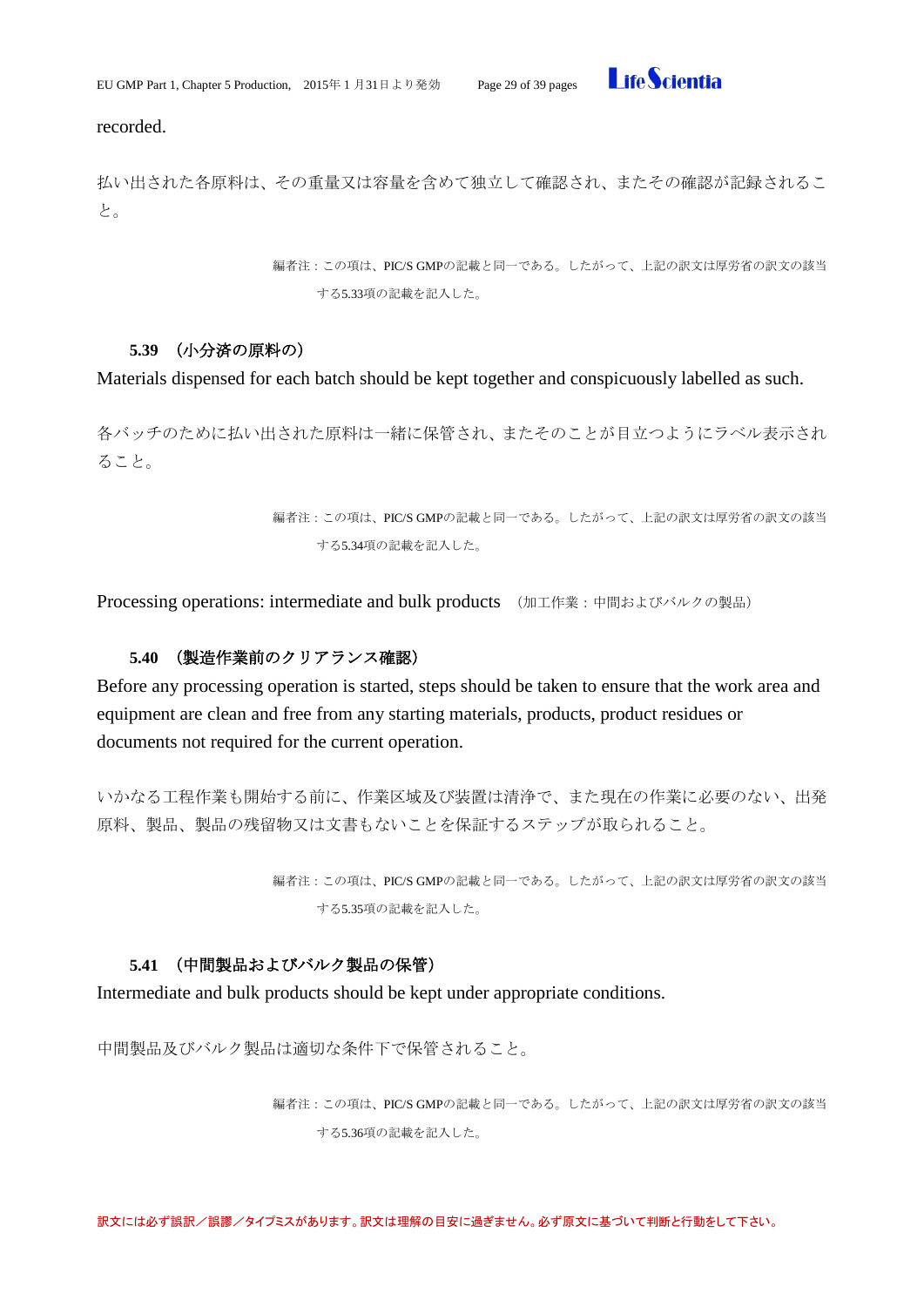

# **5.42** (重要工程に対するバリデーションの実施)

<span id="page-29-0"></span>Critical processes should be validated (see "Validation" in this Chapter).

重要工程についてバリデーションを実施しなければならない。(本章の"バリデーション"参照)。

編者注:この項は、PIC/S GMPの記載と同一である。したがって、上記の訳文は厚労省の訳文の該当 する5.37項の記載を記入した。

### **5.43** (必要な工程内管理と環境管理の実施)

<span id="page-29-1"></span>Any necessary in-process controls and environmental controls should be carried out and recorded.

必要ないかなる工程管理及び環境管理も実施されまた記録されること。

編者注:この項は、PIC/S GMPの記載と同一である。したがって、上記の訳文は厚労省の訳文の該当 する5.38項の記載を記入した。

### **5.44** (期待収率からの重大な逸脱の調査と記録)

<span id="page-29-2"></span>Any significant deviation from the expected yield should be recorded and investigated.

期待収率からのいかなる重大な逸脱も、記録されまた調査されること。

編者注:この項は、PIC/S GMPの記載と同一である。したがって、上記の訳文は厚労省の訳文の該当 する5.39項の記載を記入した。

<span id="page-29-3"></span>Packaging materials (包材)

# **5.45** (包材のサプライヤーの選定など)

<span id="page-29-4"></span>The selection, qualification, approval and maintenance of suppliers of primary and printed packaging materials shall be accorded attention similar to that given to starting materials.

一次包装材料および印刷済包装材料のサプライヤーの選定、適格性評価、承認、およびメンテは、出 発原料の項に与えられているのと同様に行うこと。

編者注:この項は、現行のPIC/S GMPの記載にない。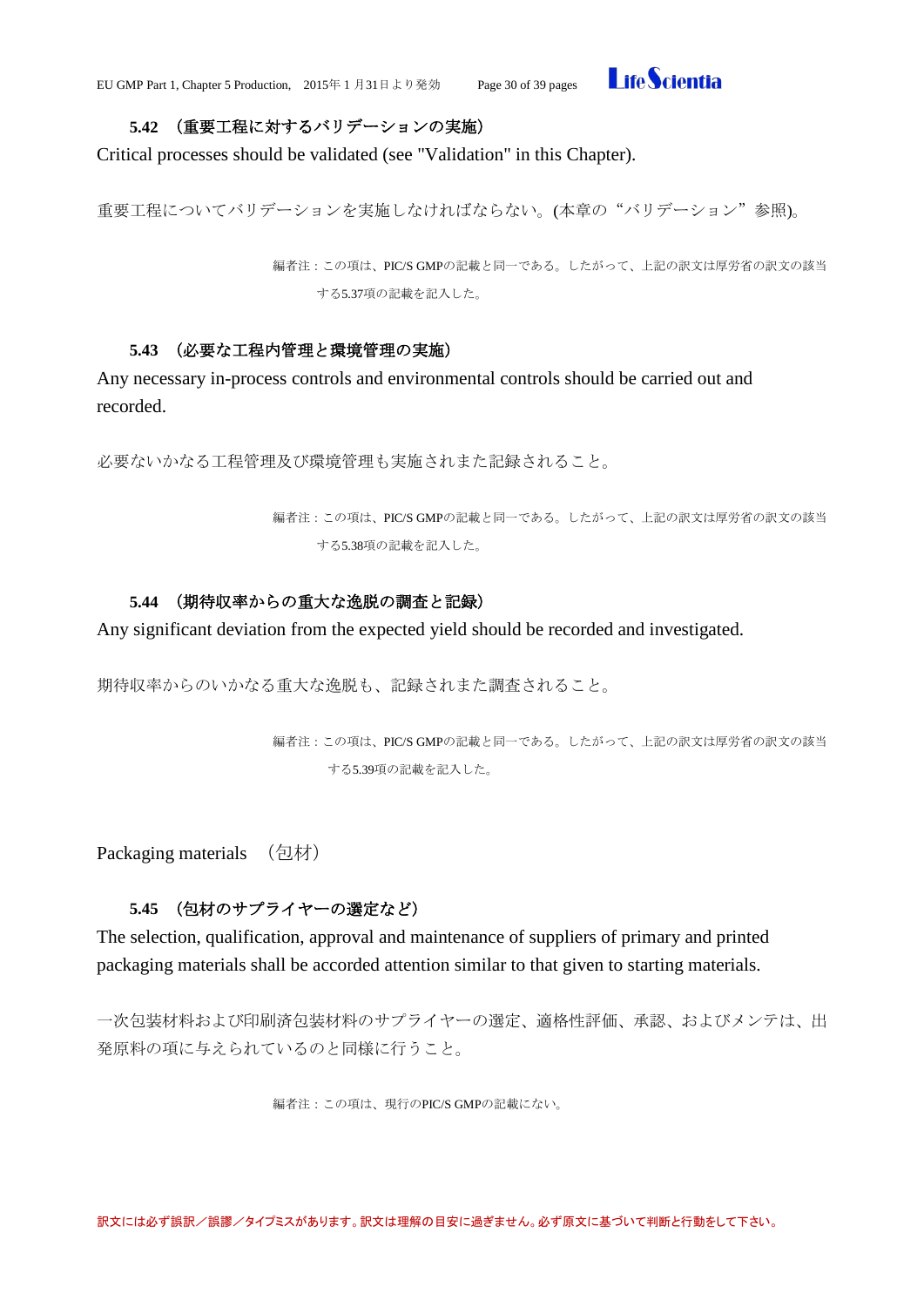

### **5.46** (表示材料の発行)

<span id="page-30-0"></span>Particular attention should be paid to printed materials. They should be stored in adequately secure conditions such as to exclude unauthorised access. Cut labels and other loose printed materials should be stored and transported in separate closed containers so as to avoid mix-ups. Packaging materials should be issued for use only by authorised personnel following an approved and documented procedure.

表示材料に対し特別の注意を払うこと。それら表示材料は、無許可でのアクセスを排除するような、 適切に安全である状態下で保管すること。カットラベル及び他の離散しやすい表示材料は、混同を回 避するため区分されて閉じられた容器中で保管及び搬送されること。包装材料の払い出しは、任命さ れた人員のみにより、承認されまた文書化された手順書に従い行われること。

> 編者注:この項は、PIC/S GMPの記載と同一であるため、現行の厚労省の当該項である5.41項の訳文 を挿入した。

# **5.47** (印刷済の包材あるいは一次包材の各払い出しでの識別要求)

<span id="page-30-1"></span>Each delivery or batch of printed or primary packaging material should be given a specific reference number or identification mark.

表示材料又は一次包装材料は、配送ごと又はバッチごとに、特異的な参照番号又は識別記号が付与さ れること。

> 編者注:この項は、PIC/S GMPの記載と同一であるため、現行の厚労省の当該項である5.42項の訳文 を挿入した。

# <span id="page-30-2"></span>**5.48** (不要となった一次包装材料又は表示材料の破壊)

Outdated or obsolete primary packaging material or printed packaging material should be destroyed and this disposal recorded.

失効した、又は旧版となった一次包装材料又は表示材料は破壊され、またこの処分は記録されること。

編者注:この項は、PIC/S GMPの記載と同一であるため、現行の厚労省の当該項である5.43項の訳文 を挿入した。

<span id="page-30-3"></span>Packaging operations (包装作業)

# **5.49** (包装作業での異種混合の回避)

<span id="page-30-4"></span>When setting up a programme for the packaging operations, particular attention should be given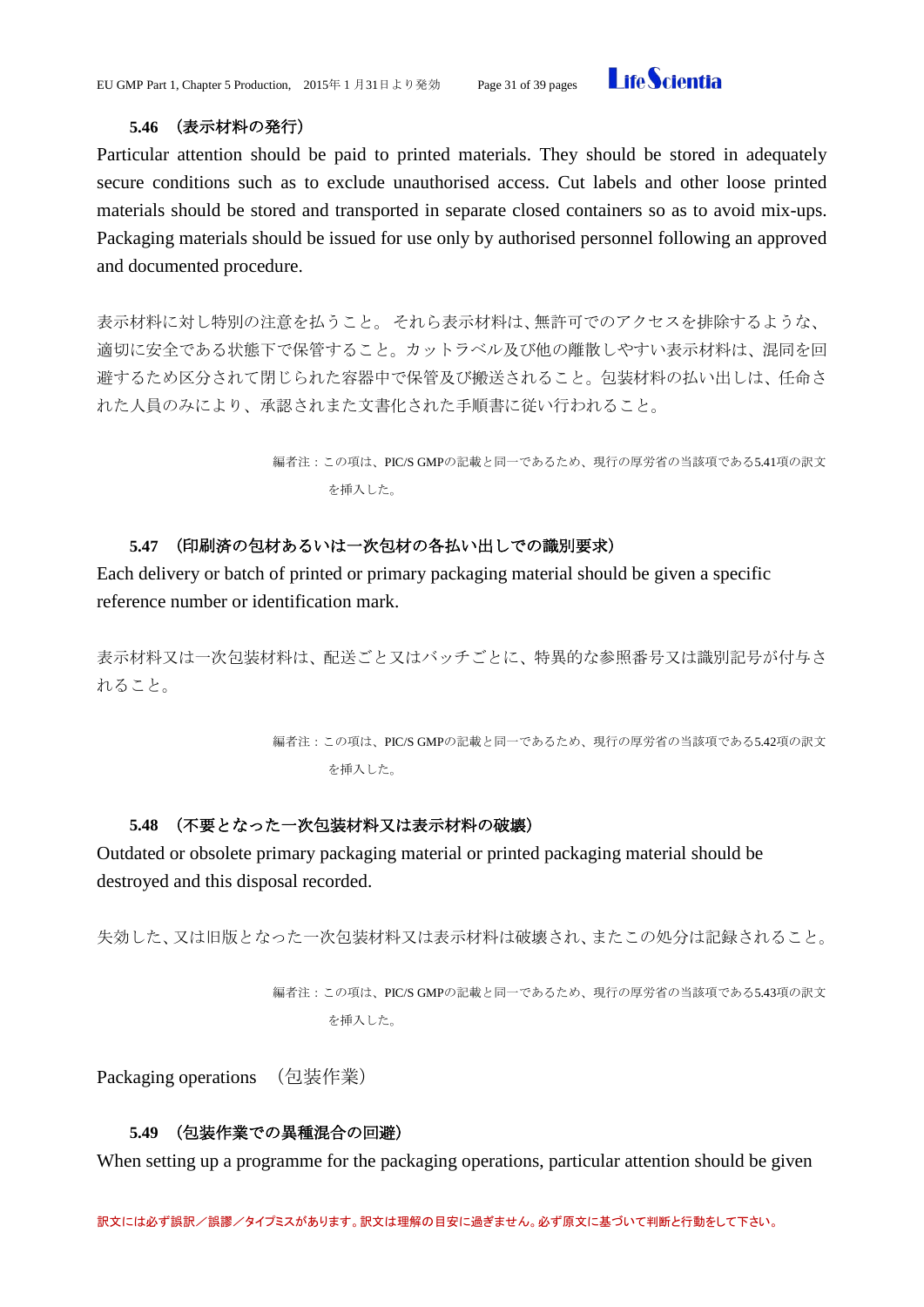

to minimising the risk of cross-contamination, mix-ups or substitutions. Different products should not be packaged in close proximity unless there is physical segregation.

包装作業に対するプログラムを設定する場合は、交叉汚染、混同又は置き換わりのリスクを最小とす るための特別の注意が払われること。物理的な隔離がない限り、異なる製品を近接して包装しないこ と。

> 編者注:この項は、PIC/S GMPの記載と同一であるため、現行の厚労省の当該項である5.44項の訳文 を挿入した。

### **5.50** (包装作業前のラインクリアランス)

<span id="page-31-0"></span>Before packaging operations are begun, steps should be taken to ensure that the work area, packaging lines, printing machines and other equipment are clean and free from any products, materials or documents previously used, if these are not required for the current operation. The line-clearance should be performed according to an appropriate check-list.

包装作業を始める前に、作業区域、包装ライン、印刷機及び他の装置は清浄であり、また以前使用さ れたいかなる製品、原料又は文書も、これらがもし、現在の作業に必要とされない場合は残存してい ないことを保証するステップが取られること。ラインクリアランスは適切なチェックリストに従い実 行されること。

> 編者注:この項は、PIC/S GMPの記載と同一であるため、現行の厚労省の当該項である5.45項の訳文 を挿入した。

#### **5.51** (作業所での取扱い製品名・バッチ番号の表示)

<span id="page-31-1"></span>The name and batch number of the product being handled should be displayed at each packaging station or line.

取り扱われている製品の名称及びバッチナンバーが各包装作業場所又はラインに掲示されること。

編者注:この項は、PIC/S GMPの記載と同一であるため、現行の厚労省の当該項である5.46項の訳文 を挿入した。

### **5.52** (製品および包装材料の配送時の数量確認)

<span id="page-31-2"></span>All products and packaging materials to be used should be checked on delivery to the packaging department for quantity, identity and conformity with the Packaging Instructions.

使用されるすべての製品及び包装材料は包装部門に配送された時、数量、同一性及び包装指図書との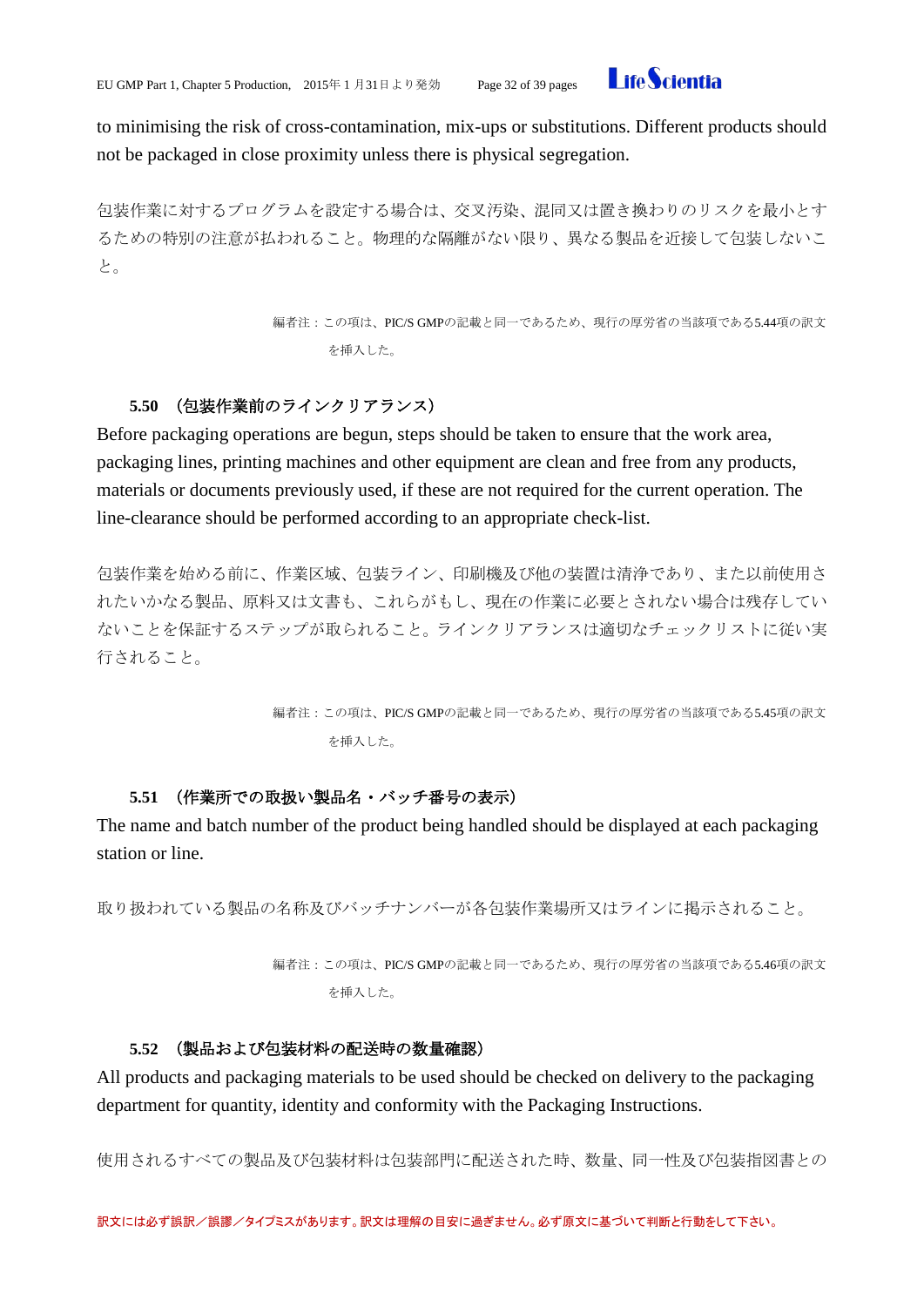

一致について確認されること。

```
編者注:この項は、PIC/S GMPの記載と同一であるため、現行の厚労省の当該項である5.47項の訳文
を挿入した。
```
### **5.53** (充填用容器の清浄性要求)

<span id="page-32-0"></span>Containers for filling should be clean before filling. Attention should be given to avoid and remove any contaminants such as glass fragments and metal particles.

充てん用容器は充てん前に清浄であること。ガラス片及び金属粒子のようないかなる汚染物質も回避 し、また除去する注意が払われること。

> 編者注:この項は、PIC/S GMPの記載と同一であるため、現行の厚労省の当該項である5.48項の訳文 を挿入した。

# **5.54** (充填および封緘後の速やかなラベル表示)

<span id="page-32-1"></span>Normally, filling and sealing should be followed as quickly as possible by labelling. If it is not the case, appropriate procedures should be applied to ensure that no mix-ups or mislabelling can occur.

通常、充てん及び封緘に引き続いてラベル表示ができるだけ速やかに行われること。もしそうでない 場合は、混同又は誤ったラベル表示が起こり得ないことを保証する適切な手順が適用されること。

> 編者注:この項は、PIC/S GMPの記載と同一であるため、現行の厚労省の当該項である5.49項の訳文 を挿入した。

#### **5.55** (印刷作業の記録と一定間隔での再確認)

<span id="page-32-2"></span>The correct performance of any printing operation (for example code numbers, expiry dates) to be done separately or in the course of the packaging should be checked and recorded. Attention should be paid to printing by hand which should be re-checked at regular intervals.

別個に又は包装の一環で行われるいかなる印刷作業(例えば、コードナンバー、有効期限) も適正な作 動が確認され、また記録されること。手作業による印刷には注意が払われ一定の間隔で再確認される こと。

> 編者注:この項は、PIC/S GMPの記載と同一であるため、現行の厚労省の当該項である5.50項の訳文 を挿入した。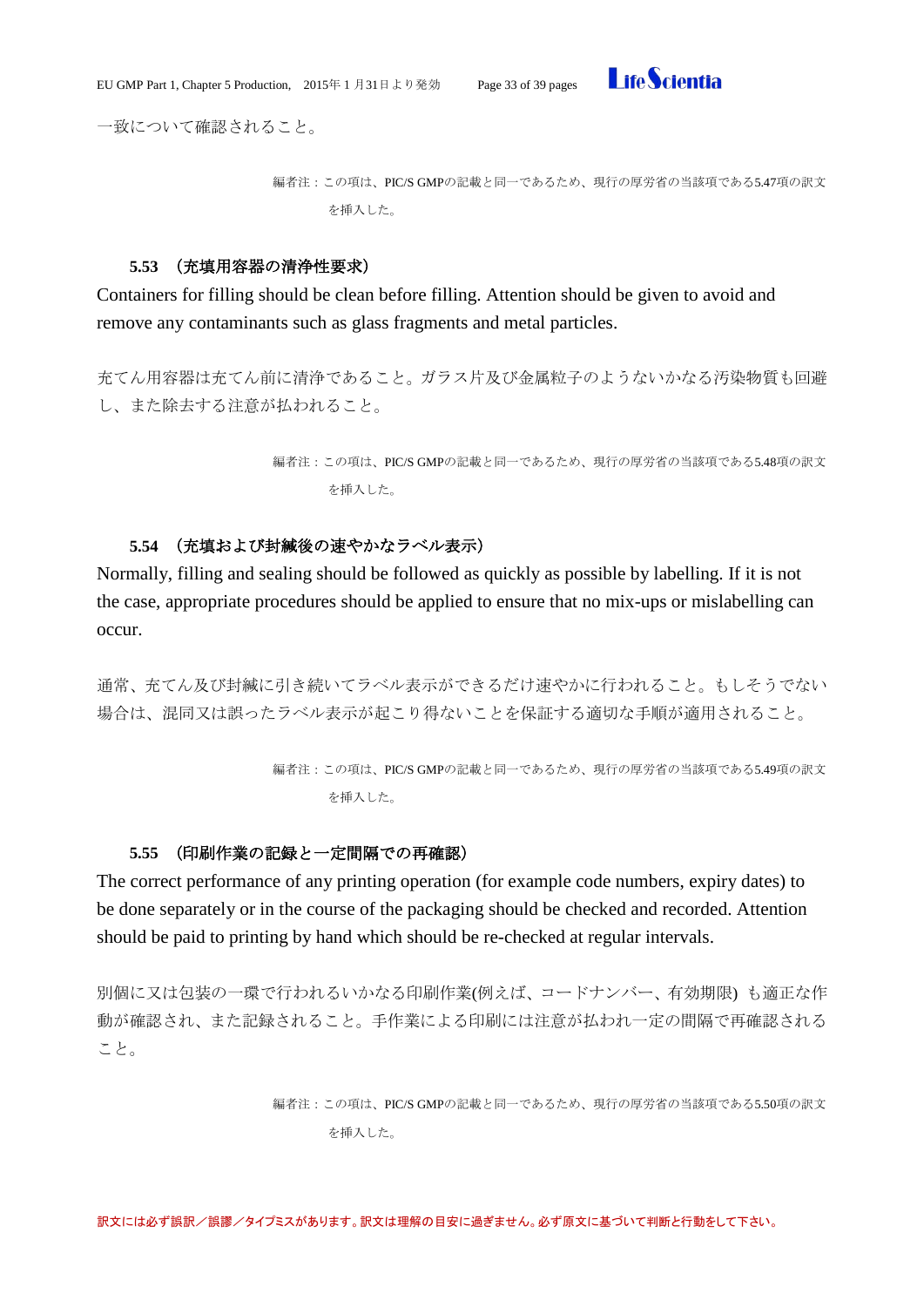

# **5.56** (カットラベルと刷り込みをオフラインで行う場合の留意)

<span id="page-33-0"></span>Special care should be taken when using cut-labels and when over-printing is carried out off-line. Roll-feed labels are normally preferable to cut-labels, in helping to avoid mix-ups.

カットラベルを用いる場合及び(ロット番号、有効期限等の)刷り込みがオフラインで行われる場合 は特別な注意が払われること。ロール供給ラベルは混同の回避を助け、カットラベルより通常好まし い。

> 編者注:この項は、PIC/S GMPの記載と同一であるため、現行の厚労省の当該項である5.51項の訳文 を挿入した。

# **5.57** (印刷時の使用機器の作動の確認)

<span id="page-33-1"></span>Checks should be made to ensure that any electronic code readers, label counters or similar devices are operating correctly.

いかなる電子的コードリーダー、ラベルカウンター又は同様なデバイスも正しく作動していることを 保証するため、確認が行われること。

> 編者注:この項は、PIC/S GMPの記載と同一であるため、現行の厚労省の当該項である5.52項の訳文 を挿入した。

# **5.58** (包装材料上の印刷又は浮彫りされた情報への要求事項)

<span id="page-33-2"></span>Printed and embossed information on packaging materials should be distinct and resistant to fading or erasing.

包装材料上の印刷又は浮彫りされた情報は明瞭で褪色又は消去に対し抵抗性であること。

編者注:この項は、PIC/S GMPの記載と同一であるため、現行の厚労省の当該項である5.53項の訳文 を挿入した。

# <span id="page-33-3"></span>**5.59** (包装中における製品のオンライン管理の確認事項)

On-line control of the product during packaging should include at least checking the following:

包装中における製品のオンライン管理は、少なくとも以下を確認すること;

編者注:この項は、PIC/S GMPの記載と同一であるため、現行の厚労省の当該項である5.54項の訳文 を挿入した。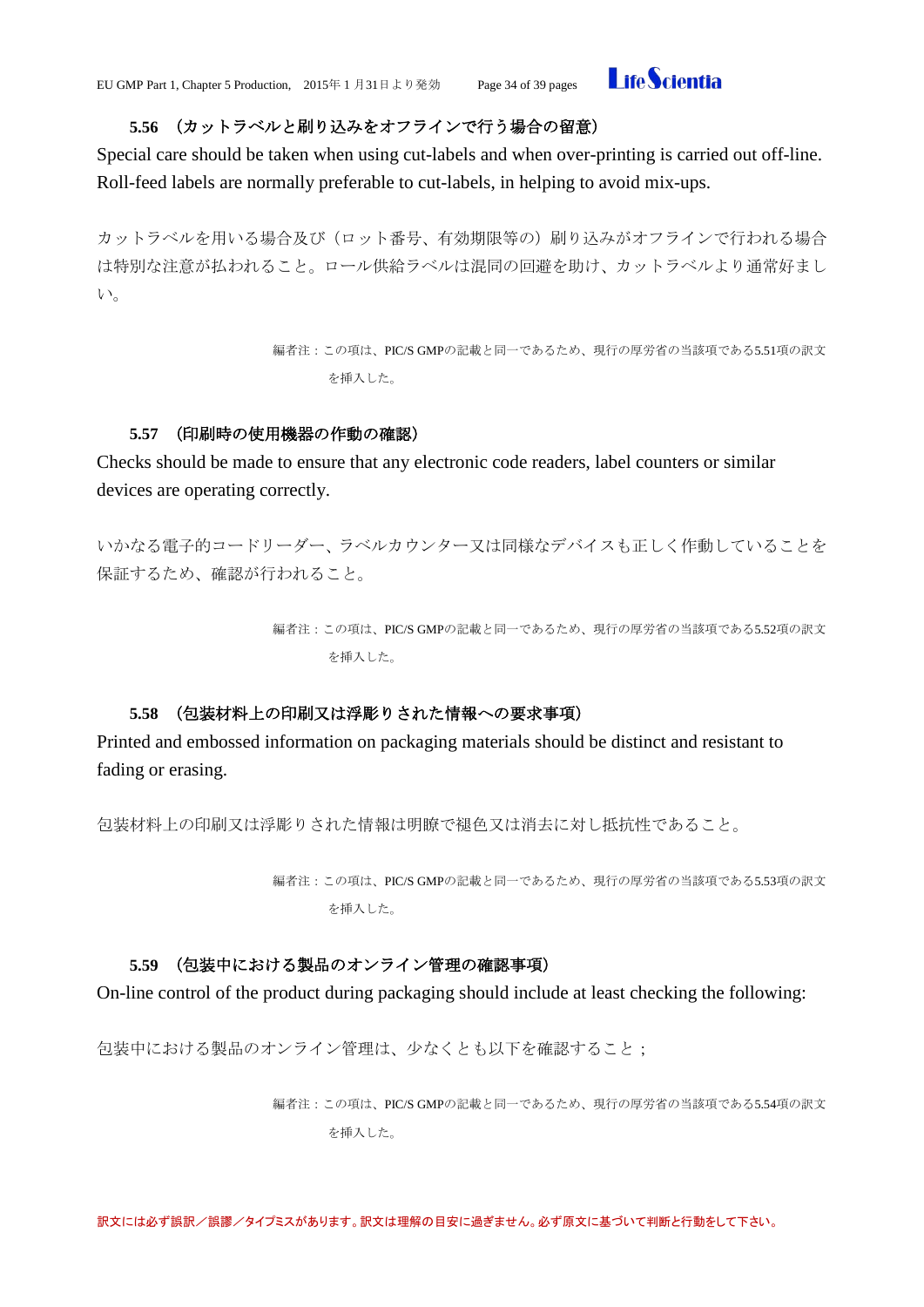

- i. General appearance of the packages; 包装の全体的な外観
- ii. Whether the packages are complete; 包装が完全であるか
- iii. Whether the correct products and packaging materials are used; 正しい製品及び包材が使用されているか
- v. Whether any over-printing is correct; いかなる刷り込み印刷も正しいか
- vi. Correct functioning of line monitors.

ラインモニターの適正な機能

Samples taken away from the packaging line should not be returned. 包装ラインから持ち去られたサンプルは戻さないこと。

# **5.60** (非定常事象に係る製品のライン戻しの制限)

<span id="page-34-0"></span>Products which have been involved in an unusual event should only be reintroduced into the process after special inspection, investigation and approval by authorised personnel. Detailed record should be kept of this operation.

非定常な事象に関与した製品は、特別な検査、調査および認証された人員による承認が行われた場合 のみ工程に戻すことができる。この作業について詳細な記録が保管されること。

> 編者注:この項は、PIC/S GMPの記載と同一であるため、現行の厚労省の当該項である5.55項の訳文 を挿入した。

# **5.61** (数量確認時の不整合の調査)

<span id="page-34-1"></span>Any significant or unusual discrepancy observed during reconciliation of the amount of bulk product and printed packaging materials and the number of units produced should be investigated and satisfactorily accounted for before release.

収支照合中に認められた、バルク製品及び表示材料の数量ならびに製造されたユニット数とのいかな る重大な又は非定常的な食い違いも調査され、出荷可否判定前には適切に原因説明がされること。

> 編者注:この項は、PIC/S GMPの記載と同一であるため、現行の厚労省の当該項である5.56項の訳文 を挿入した。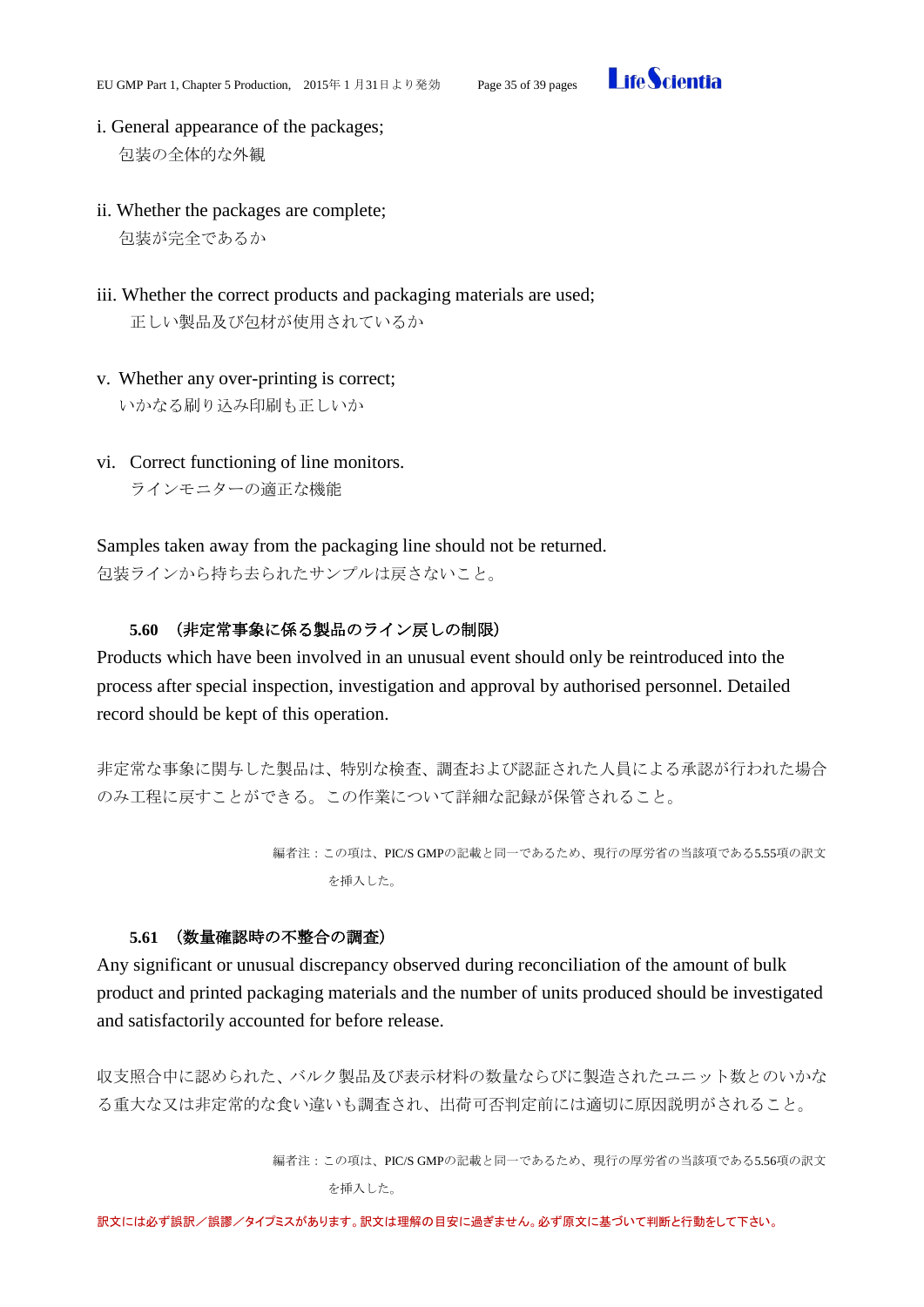

# **5.62** (印刷済余剰包材の廃棄)

<span id="page-35-0"></span>Upon completion of a packaging operation, any unused batch-coded packaging materials should be destroyed and the destruction recorded. A documented procedure should be followed if un-coded printed materials are returned to stock.

包装作業が完了次第、バッチコードが印刷され使用されなかったいかなる包材も破壊され、破壊の記 録を行うこと。コード印刷されていない表示材料を在庫に戻す場合は、文書化された手順に従うこと。

```
編者注:この項は、PIC/S GMPの記載と同一であるため、現行の厚労省の当該項である5.57項の訳文
を挿入した。
```
<span id="page-35-1"></span>Finished products (最終製品)

# **5.63** (最終製品の出荷までの保管)

<span id="page-35-2"></span>Finished products should be held in quarantine until their final release under conditions established by the manufacturer.

```
最終製品はそれらの最終的出荷可否判定まで製造業者が確立した条件下にて隔離保管されること。
```
編者注:この項は、PIC/S GMPの記載と同一であるため、現行の厚労省の当該項である5.58項の訳文 を挿入した。

### **5.64** (最終製品の販売のための出荷可否前の評価)

<span id="page-35-3"></span>The evaluation of finished products and documentation which is necessary before release of product for sale is described in Chapter 6 (Quality Control).

最終製品の販売のための出荷可否判定の前に、必要とされる最終製品及び文書記録についての評価は 第6章(品質管理)に記述されている。

```
編者注:この項は、PIC/S GMPの記載と同一であるため、現行の厚労省の当該項である5.59項の訳文
を挿入した。
```
### **5.65** (出荷判定後の最終製品の保管)

<span id="page-35-4"></span>After release, finished products should be stored as usable stock under conditions established by the manufacturer.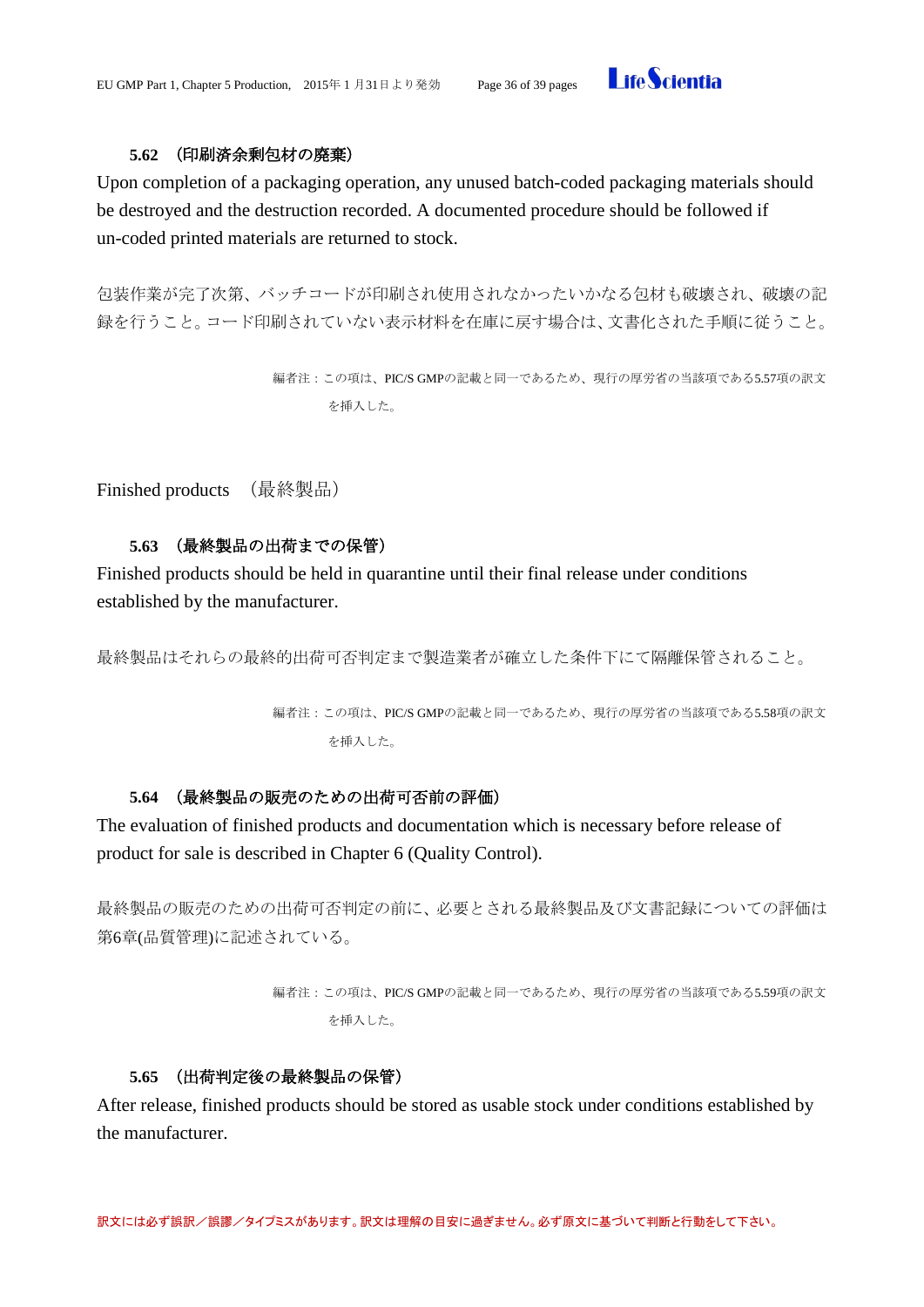**I** ifeScientia

出荷可の判定後は、最終製品は使用可能な状態の在庫として製造業者が確立した条件下で保管される こと。

> 編者注:この項は、PIC/S GMPの記載と同一であるため、現行の厚労省の当該項である5.60項の訳文 を挿入した。

<span id="page-36-0"></span>Rejected, recovered and returned materials (廃棄、回収および返品された物品)

### **5.66** (回収・返品・廃棄する製品の隔離保管と、それらの記録)

<span id="page-36-1"></span>Rejected materials and products should be clearly marked as such and stored separately in restricted areas. They should either be returned to the suppliers or, where appropriate, reprocessed or destroyed. Whatever action is taken should be approved and recorded by authorised personnel.

不合格の原料及び製品は、そのように明確な表示が行われ、制限された区域に別個に保管されること。 それらは供給者に戻されるか、又は適切な場合には再加工又は破壊されるかのいずれかであること。 取られる措置がいずれであれ、認証された人員により承認されまた記録されること。

> 編者注:この項は、PIC/S GMPの記載と同一であるため、現行の厚労省の当該項である5.61項の訳文 を挿入した。

# **5.67** (廃棄製品の再加工条件と記録の保持)

<span id="page-36-2"></span>The reprocessing of rejected products should be exceptional. It is only permitted if the quality of the final product is not affected, if the specifications are met and if it is done in accordance with a defined and authorised procedure after evaluation of the risks involved. Record should be kept of the reprocessing.

不合格品の再加工は例外的にのみ行うこと。 それは最終製品の品質に影響を及ぼさず、規格に適合 し、また内在するリスクを評価した後に、規定され、承認された手順に従い実施される場合にのみ許 容される。再加工の記録は保存すること。

> 編者注:この項は、PIC/S GMPの記載と同一であるため、現行の厚労省の当該項である5.62項の訳文 を挿入した。なお、参考までに別の訳文も下記に掲げた。:

> > 不適合製品 (rejected products) の再加工 (reprocessing) は例外的事項とすること。この不 適合製品の再加工は、次の(訳者注:全ての場合に適合する)場合のみに許容すること。

- -① 最終製品の品質に影響をしない
- -② それが規格に適合していること
- -③ 伴われるリスクの評価を行った後に、明確に規定されいて、かつ承認済の方法に 従ってそれを行うこと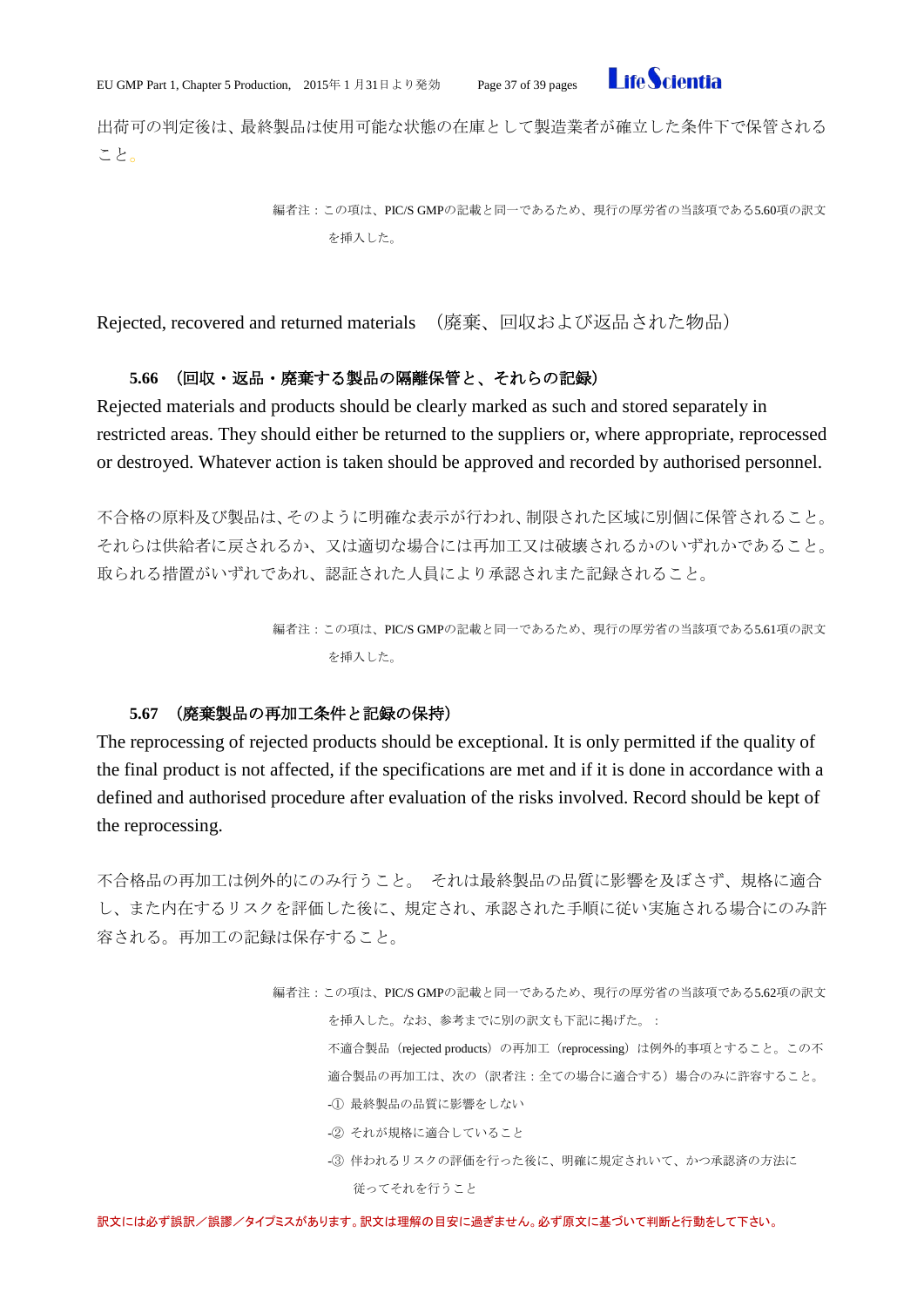

-④ その再加工の記録を保持すること。

# <span id="page-37-0"></span>**5.68** (バッチの一部あるいは全部を混ぜ込むことによる回収作業の記録)

The recovery of all or part of earlier batches which conform to the required quality by incorporation into a batch of the same product at a defined stage of manufacture should be authorised beforehand. This recovery should be carried out in accordance with a defined procedure after evaluation of the risks involved, including any possible effect on shelf life. The recovery should be recorded.

必要な品質に適合している以前のバッチの全部又は一部を、同一製品のバッチの所定の製造段階に混 ぜ込むことによる回収作業はあらかじめ承認されること。この回収作業は、有効期限に対するいかな る影響の可能性も含めて関与するリスクを評価した後に、規定された手順に従い実施されること。回 収作業を記録すること。

> 編者注:この項は、PIC/S GMPの記載と同一であるため、現行の厚労省の当該項である5.63項の訳文 を挿入した。

#### **5.69** (再加工品などの追加試験の必要性の判断)

<span id="page-37-1"></span>The need for additional testing of any finished product which has been reprocessed, or into which a recovered product has been incorporated, should be considered by the Quality Control Department.

再加工された最終製品或いは回収原料を含む最終製品の追加試験の必要性を品質管理部門は考慮し なければならない。

> 編者注:この項は、PIC/S GMPの記載と同一であるため、現行の厚労省の当該項である5.64項の訳文 を挿入した。なお、参考までに別の訳文を以下に示した。: 再加工(reprocessed)した最終製品、あるいは回収した製品を挿入した最終製品について、 追加の試験が必要であるかは、品質部門 (Quality Control Department) が判断を下すこと。

# **5.70** (回収/返品などを受けた製品の廃棄)

<span id="page-37-2"></span>Products returned from the market and which have left the control of the manufacturer should be destroyed unless without doubt their quality is satisfactory; they may be considered for re-sale, re-labelling or recovery in a subsequent batch only after they have been critically assessed by the Quality Control Department in accordance with a written procedure. The nature of the product, any special storage conditions it requires, its condition and history, and the time elapsed since it was issued should all be taken into account in this assessment. Where any doubt arises over the quality of the product, it should not be considered suitable for re-issue or re-use, although basic